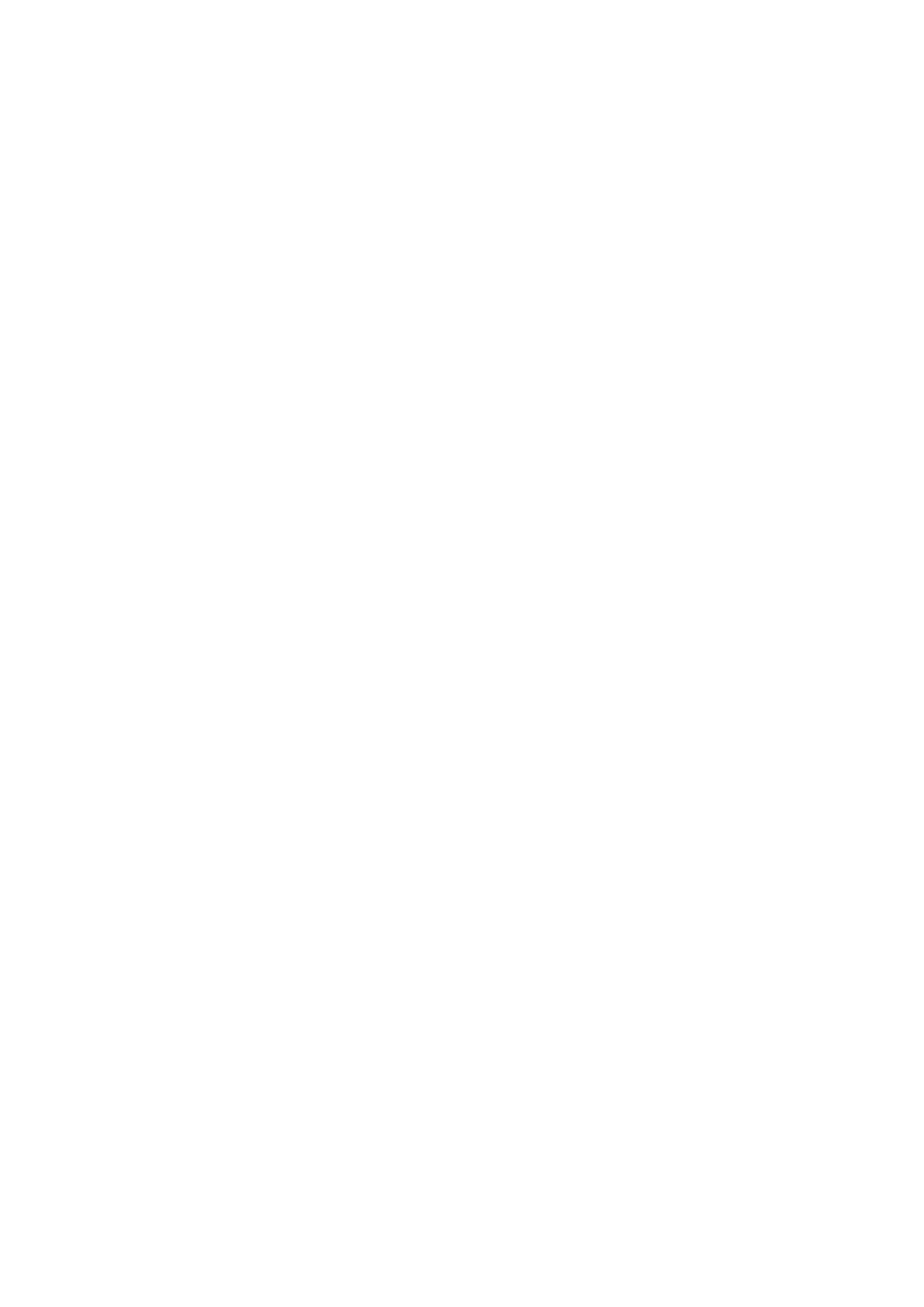#### Contents

#### **Annexes**

(available on request) Annex I. ecbi Governance and Financial Management and Control Functions Annex II. PPAU Outputs Annex III. Annual Outcome Indicators and Means of Verification Annex IV. Annual Output Indicators and Means of Verification Annex V. Acronyms Annex VI. Budget

May 2014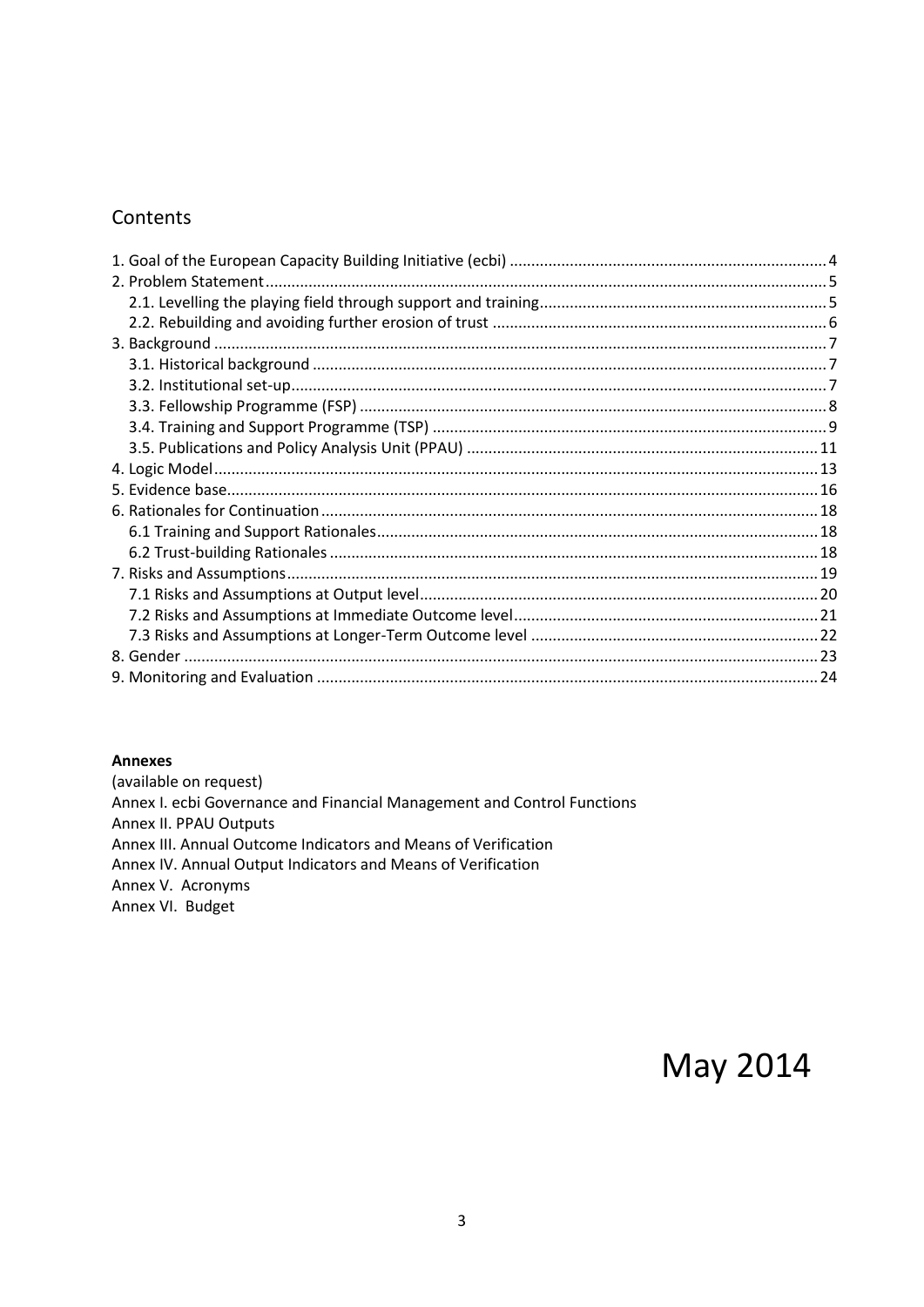# <span id="page-3-0"></span>**1. Goal of the European Capacity Building Initiative (ecbi)**

The overall goal of the ecbi is for climate change negotiators to work together more effectively in shaping an inclusive – and hence more effective and sustainable – global solution to climate change. It seeks to achieve this with the following outcomes:

- [a] Increased understanding among targeted<sup>1</sup> negotiators of each other's positions
- [b] Targeted negotiators have increased negotiation skills
- [c] Targeted negotiators have better information and can use it more effectively
- [d] Targeted negotiators develop positions with the support of ecbi activities
- [e] Targeted woman negotiators are more active in the UNFCCC process
- [f] Targeted national policy makers are better informed about the UNFCCC process

*ecbi is an initiative for sustained capacity building in support of international climate change negotiations. The ecbi aims to promote a more level playing field between government delegations to the international climate change negotiations, and to facilitate mutual understanding and trust – both between European and developing countries and among the developing countries.*

*www.eurocapacity.org/*

The ecbi is committed to the overall goal of the global climate change negotiations, articulated in Article 2 of the UN Framework Convention on Climate Change: to prevent dangerous climate

change, without compromising economic development in a sustainable manner. 2 It also subscribes to the Principles laid out in Article 3 of the Convention, in particular those calling for equity; and full consideration for the specific needs and special circumstances of developing country Parties, above all those that are particularly vulnerable to the adverse effects of climate change.

The ecbi believes that a workable solution to climate change is only achievable if the interests and concerns of all countries are taken into account while designing a fair and equitable solution. It is therefore essential that all countries have the capacity and opportunity to participate fully in the formulation of global solutions. Only then will they have the necessary ownership and incentive to implement solutions at the national and local level.

In supporting the goals of the UNFCCC, ecbi also contributes to the fulfilment of the Millennium Development Goals (MDGs), which rely on a successful response to climate change – particularly in the regions of sub-Saharan Africa and south Asia, which are considered the most vulnerable to climate change, but which are lagging behind in the achievement of the MDGs.

The need for capacity building in developing countries is a crosscutting issue in many Multilateral Environmental Agreements, including the UNFCCC. The different elements of capacity building are articulated in the Bali Strategic Plan for Technology Support and Capacity Building (BSP), adopted by

<sup>1</sup> <sup>1</sup> 'Targeted' here refers to being targeted by the outputs associated with the outcome in question (See Section 7).

<sup>&</sup>lt;sup>2</sup> Article 2, setting out the Objectives of the UNFCCC, states that *the ultimate objective of this Convention and any related legal instruments* that the Conference of the Parties may adopt is to achieve, in accordance with the relevant provisions of the Convention, stabilization of *greenhouse gas concentrations in the atmosphere at a level that would prevent dangerous anthropogenic interference with the climate system. Such a level should be achieved within a time frame sufficient to allow ecosystems to adapt naturally to climate change, to ensure that food production is not threatened and to enable economic development to proceed in a sustainable manner*.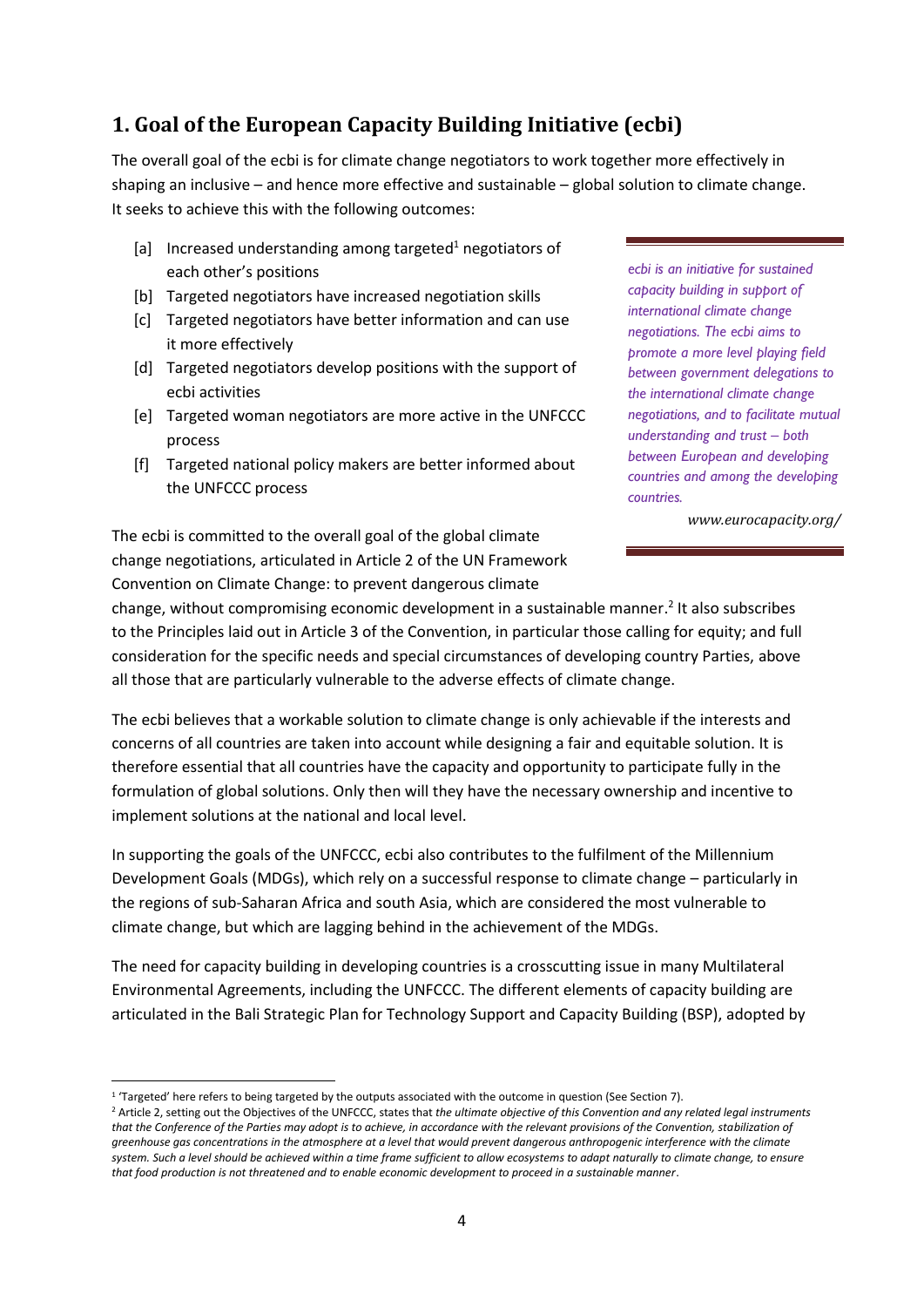the Global Ministerial Environment Forum as part of their attempts to improve arrangements for International Environmental Governance. 3

The need for capacity building to ensure effective participation of developing countries is echoed in the UNFCCC negotiations, particularly Decision 2/CP.7 of the Marrakech Accords, which adopted a Framework for Capacity Building. The Framework recognizes that capacity building for developing countries is essential to enable them to participate fully in, and to implement effectively, their commitments under the Convention. The framework calls for capacity building for improved decision-making, including assistance for participation in international negotiations; and for the promotion of participation by a wide range of stakeholders, including governments at all levels, national and international organizations, civil society, and the private sector, as appropriate.

The Marrakesh Accords include a specific decision on the capacity building needs of LDCs. Decision 5/CP.7 establishes the LDC Work Programme which includes, inter alia, training on an ongoing basis in negotiating skills and language, where needed, to develop the capacity of negotiators from the least developed countries to participate effectively in the climate change process. In 2003, the LDC Expert Group (LEG) noted that, according to the mandate outlined in Decision 5/CP.7, paragraph 11 (b), and based on feedback from LDC Parties to members of the group, the immediate priority was to enable LDC Parties to participate effectively in the climate change process.

# <span id="page-4-0"></span>**2. Problem Statement**

**.** 

The international negotiations under the UNFCCC are a key component in humanity's quest to protect itself from the adverse impacts of anthropogenic climate change. They are also among the most complex multilateral processes ever seen. Involving over 190 countries, they have to deal with an ever increasing number of country coalitions, more often than not pursuing mutually exclusive objectives on an ever increasing number of issues.

The task of arriving at mutually agreed negotiation outcomes is made even more difficult by the fact that there is not only a significant imbalance in resources and capabilities between the delegations of developed and developing countries, but also mutual distrust.

#### <span id="page-4-1"></span>**2.1. Levelling the playing field through support and training**

Delegations from developed countries generally include specialized experts, lawyers, and other support staff. Most developing country negotiators do not have the means to obtain similar backing. Delegations from poor climate-vulnerable countries more often than not lack the resources, personnel, skills, and expertise to put forward their positions effectively, to challenge opposing views and to shape the negotiation outcomes. This is regarded as unfair and unjust, particularly as

<sup>3</sup> UNEP (2005). International environmental governance: implementation of decisions of the seventh special session of the Governing Council/Global Ministerial Environment Forum and the World Summit on Sustainable Development on the report of the Intergovernmental Group of Ministers or Their Representatives on International Environmental Governance. UNEP/GC.23/6/Add.1. hwww.unep.org/GC/GC23/documents/GC23-6-add-1.pdf. The Objectives of the BSP include, inter alia, the need to: strengthen the capacity of Governments of developing countries as well as of countries with economies in transition, at all levels; participate fully in the development of coherent international environmental policy; comply with international agreements and implement their obligations at the national level; and provide a framework for capacity-building to ensure the effective participation of developing countries as well as countries with economies in transition in negotiations concerning multilateral environmental agreements.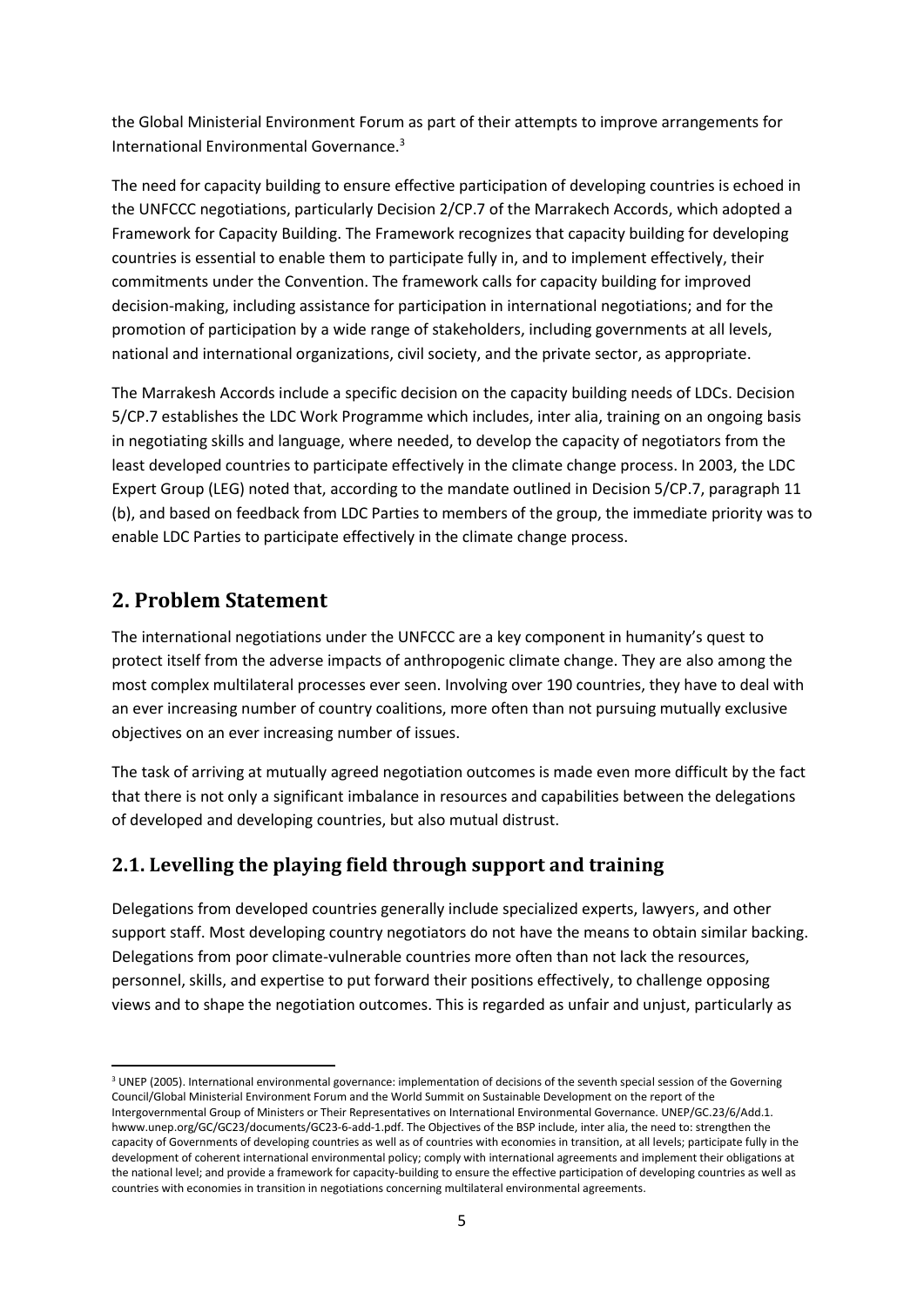these delegations represent countries that have hardly contributed to the problem at issue and are most vulnerable to the impacts of climate change.

In Durban 2011, governments agreed to work towards a new international agreement to be completed by 2015 and to enter into force from 2020. This provides a clear timeline for the negotiations and a variety of entry points for developing countries to voice their primary concerns. But in order to identify and successfully utilize emerging opportunities in the negotiations with coherent and compelling arguments, a good understanding not only of the substantive and legal issues, but also of the UNFCCC processes and negotiation techniques are essential.

Significant capabilities in the fields of diplomacy, international law, and policy-making are required, in order to assess the implications of new ideas, develop practical and meaningful approaches for their implementation, and draft the necessary submissions and text. There is a critical need for developing country delegations to be better prepared and equipped, so that they can negotiate on a level playing field with their counterparts from the developed country Parties. At present, the inequality of access to resources and technical expertise still undermines their participation in the process, the principles of equity and justice, and ultimately the development of a fair deal on climate.

This is why 'the ecbi aims to promote a more level playing field between government delegations to the international climate change negotiations'. 4

#### <span id="page-5-0"></span>**2.2. Rebuilding and avoiding further erosion of trust**

The second aim of the ecbi is 'to facilitate mutual understanding and trust − both between European and developing countries and among the developing countries'.

The UNFCCC negotiations are notoriously afflicted with a crippling lack of trust, not only across the developed/developing country divide, but also (albeit possibly to a lesser degree) within the groupings both in the North and in the South. It is difficult to say why this is more of an issue here than in other multilateral frameworks – possibly because anthropogenic climate change imposes disproportionate harm on some countries. The process is still recovering from what, trust-wise, can only be described as the unmitigated disaster of the 2009 Copenhagen Climate Change Conference.

In a consensus-based process, such as the UNFCCC negotiations, no constructive outcome is possible without a minimum level of trust. Rebuilding this trust, and avoiding further erosion, is not (primarily) a matter of training or of providing technical support. It is a matter of getting the key people in the process to engage with one another in a manner and context that facilitates mutual trust.

The ecbi focus on Europe in its trust-building efforts is part historic legacy, part strategic choice, and reflects the potential leadership role of these countries (see Section 3.1).

 $\overline{a}$ <sup>4</sup> See www.eurocapacity.org/homepage.shtml.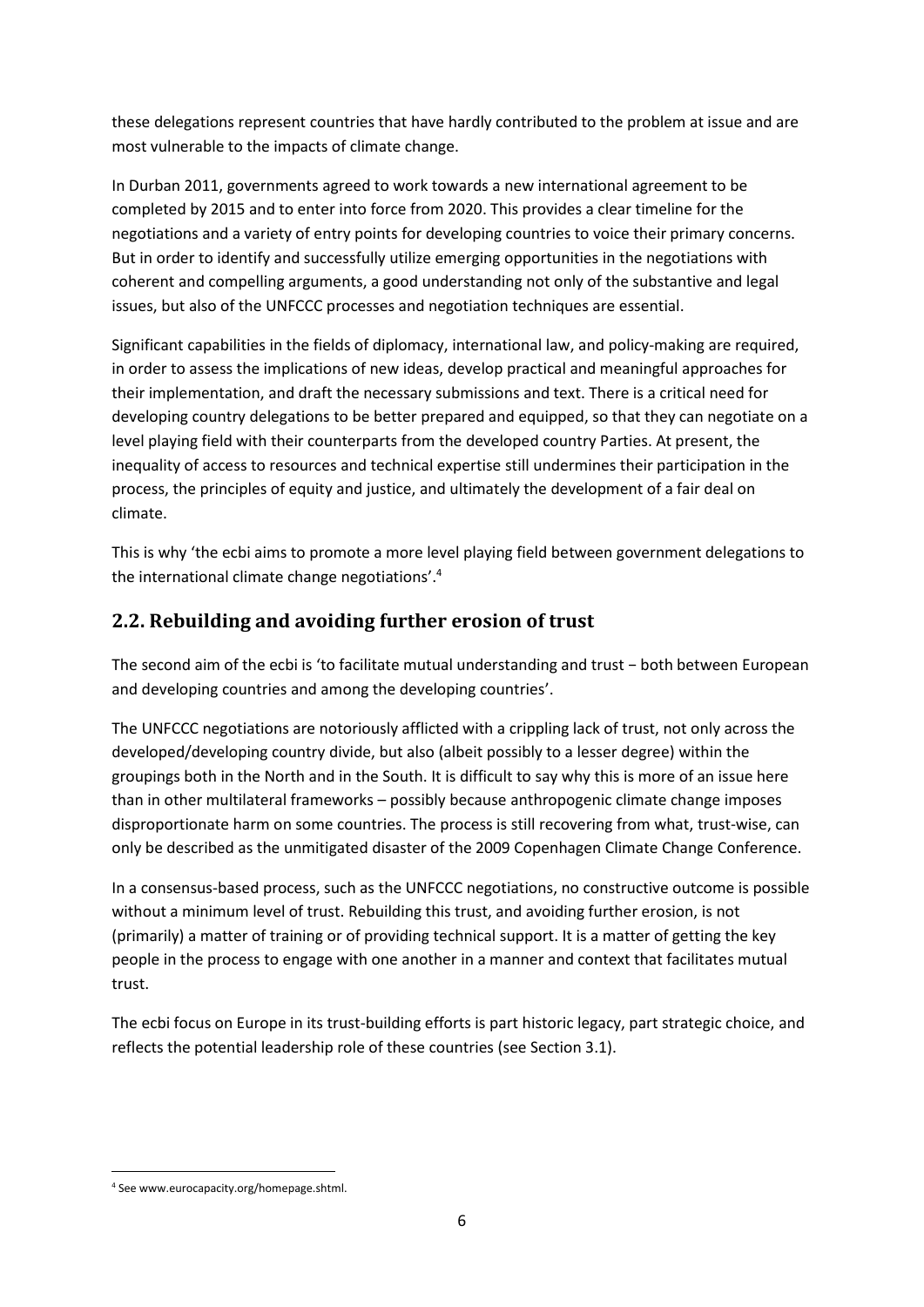# <span id="page-6-0"></span>**3. Background**

#### <span id="page-6-1"></span>**3.1. Historical background**

The ecbi was officially launched on 23 May 2005 in Bonn at a side event during the Twenty-second Session of the UNFCCC Subsidiary Bodies.<sup>5</sup> However, the concept dates back to the failed Sixth Conference of Parties (COP6) meeting in The Hague in November 2000, and to its continuation (COP6bis) in Bonn in July 2001, following the repudiation of the Kyoto Protocol by President Bush four months earlier. At COP6bis Europe, together with the developing world, saved the Kyoto Protocol, and it became clear that these two groupings could play a very constructive role in the process, provided they could be made to engage on a more level playing field, and to understand each other better. This was the reason why the ecbi was strategically conceived as a capacity building initiative not only by, but also for Europeans.

#### <span id="page-6-2"></span>**3.2. Institutional set-up**

The ecbi is a network of institutional members led by Oxford Climate Policy (OCP), the International Institute of Environment and Development (IIED), and the Legal Response Initiative (LRI), along with a number of regional partners.

OCP was registered in April 2005 for the general purpose of capacity building, in the context of the UN climate change negotiations, and is charged in particular with managing the Oxford Fellowship Programme of the ecbi. Dr Benito Müller (Managing Director, OCP) heads the Fellowship Programme and is, as such, responsible for the ecbi trust-building activities: [www.oxfordclimatepolicy.org.](http://www.oxfordclimatepolicy.org/)

The IIED, founded in 1971, is a development and environment policy research organization. It works through a wide network of partner organizations in developing countries. Dr. Achala C. Abeysinghe is IIED's Team Leader for Global Climate Change Governance and is responsible for the overall management and implementation of the ecbi Training and Support Programme: [www.iied.org.](http://www.iied.org/)

The LRI was set up in 2009 to facilitate the provision of pro bono legal advice to developing countries and non-governmental organizations in connection with international climate change negotiations. LRI works through a network of advisers from law firms, barrister chambers, and universities in different jurisdictions and is headed by Mr Christoph Schwarte: [www.legalresponseinitiative.org.](http://www.legalresponseinitiative.org/)

The ecbi management and governance structure (see Annex I) aims to ensure overall quality control and integration, while ensuring that ecbi activities are driven by its stakeholder community.

In order to capacitate the participating climate change negotiators, particularly with respect to the 2015 agreement and its subsequent implementation, the ecbi uses two programmes and a cross cutting analytic unit:

- **The Fellowship Programme** (managed by OCP): activities include the Fellowships and Oxford Seminar; the Bonn Seminar; the Finance Circle; and Ad Hoc Seminars.
- **The Training and Support Programme** (managed by IIED): was previously known as the Workshop Programme. Its activities include Regional Workshops; Pre-COP Workshops;

 $\overline{a}$ <sup>5</sup> See International Institute for Sustainable Development: www.iisd.ca/climate/sb22/enbots/23may.html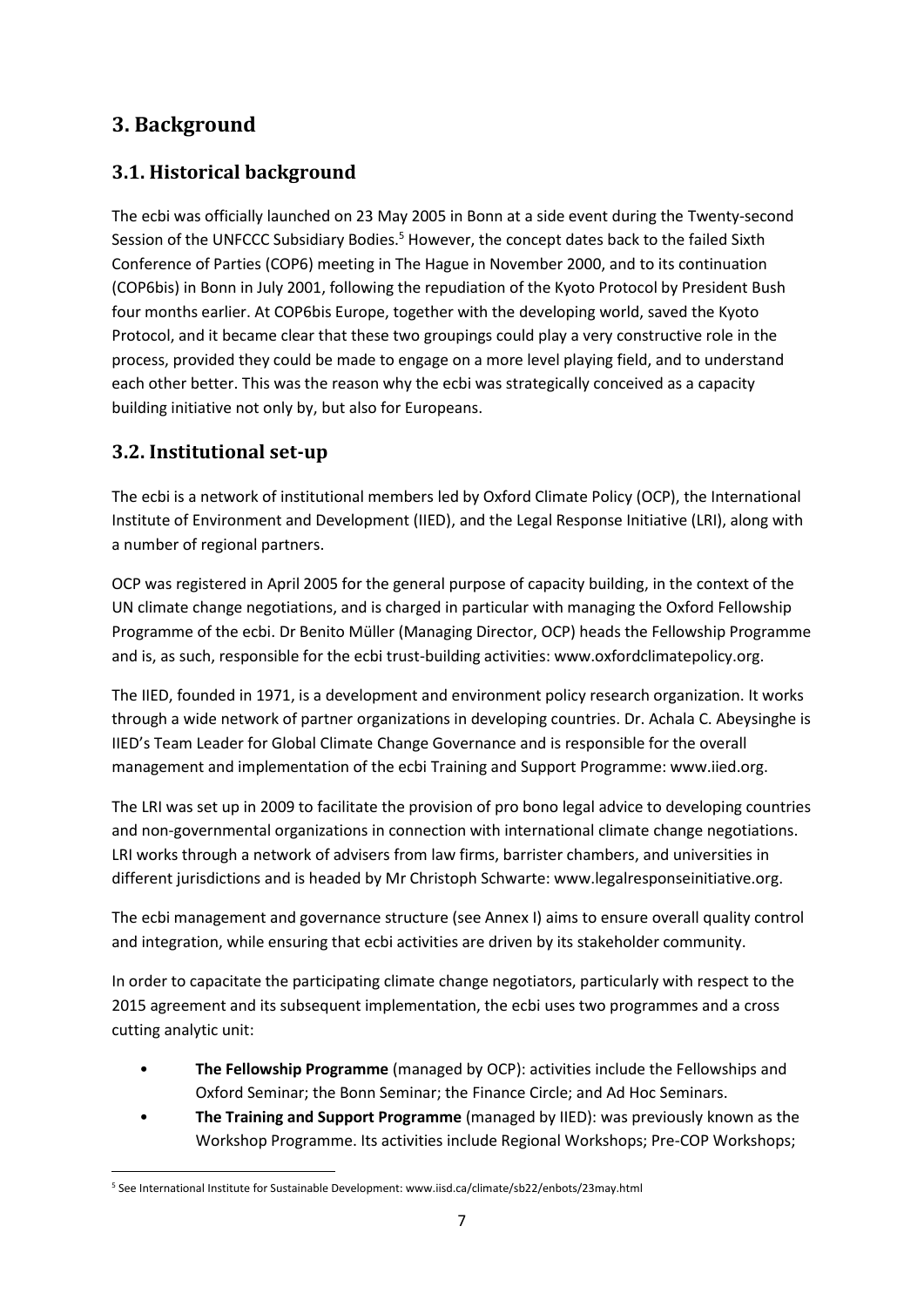Bursaries, background papers, pro bono advice on a rapid response basis, legal briefing papers, and capacity building.

• **Publications and Policy Analysis Unit** (managed by the ecbi Executive Committee): Activities include the publication of Policy Briefs, Background Papers, the LDC Paper Series, ecbi meeting reports, and the ecbi Annual Report.

These three pillars work together to enable the ecbi to meet its stated aims following the Logic Model given in Section 4.

#### <span id="page-7-0"></span>**3.3. Fellowship Programme (FSP)**

#### **Fellowships and Seminars**

The mission of the Oxford-based Fellowship Programme is to build trust and exchange procedural and institutional knowledge both between the Fellows (senior developing country negotiators) and their European colleagues ('North-South trust-building'), and among the Fellows ('South-South trustbuilding'). Its aim is to help participating negotiators to understand each other's positions, to develop their own positions, to ensure they have better information and can use it more effectively, as well as to support participating woman negotiators to enable them to be more active in the UNFCCC process.

The activities of the Fellowship Programme include the **Oxford Fellowships and Seminar**, which take place annually, over a week, and are organized by OCP. During the first three days, in the Fellowship Colloquium, closed-door discussions take place among the participating Fellows. This is followed by the Oxford Seminar, which is convened by the Fellows to discuss topics of their choice with European colleagues. ecbi meets the accommodation and travel expenses of the Fellows, while European attendees cover their own costs.

Open, informal discussions under the Chatham House rule are encouraged among the negotiators, beyond the boundaries of Group and national positions, to foster compromises that aid progress in the multilateral negotiations. The Programme also aids ecbi Fellows and other senior developing country negotiators in developing workable proposals to the international negotiations, which address their own concerns while proposing a way forward.

The negotiating process itself does not provide many opportunities for negotiators to build a collegiate relationship with each other, although many of them have been part of the negotiations for many years. Negotiators are not often able to step away from entrenched national positions, and hold informal discussions in the hope of coming up with compromises.

The Fellowships aim to encourage personal engagement and familiarity among negotiators from developing countries and their European colleagues, and to provide opportunities for informal discussions and exploration beyond the boundaries of nationally held positions, without the fear that national positions may be compromised.

In addition to building personal relationships and trust between the Fellows and European negotiators, the Oxford Seminars also serve as a capacity building exercise for European negotiators by providing them with an opportunity to understand the basis of G77 positions. This arrangement has worked very well, as it gives an opportunity for the negotiators from developing countries to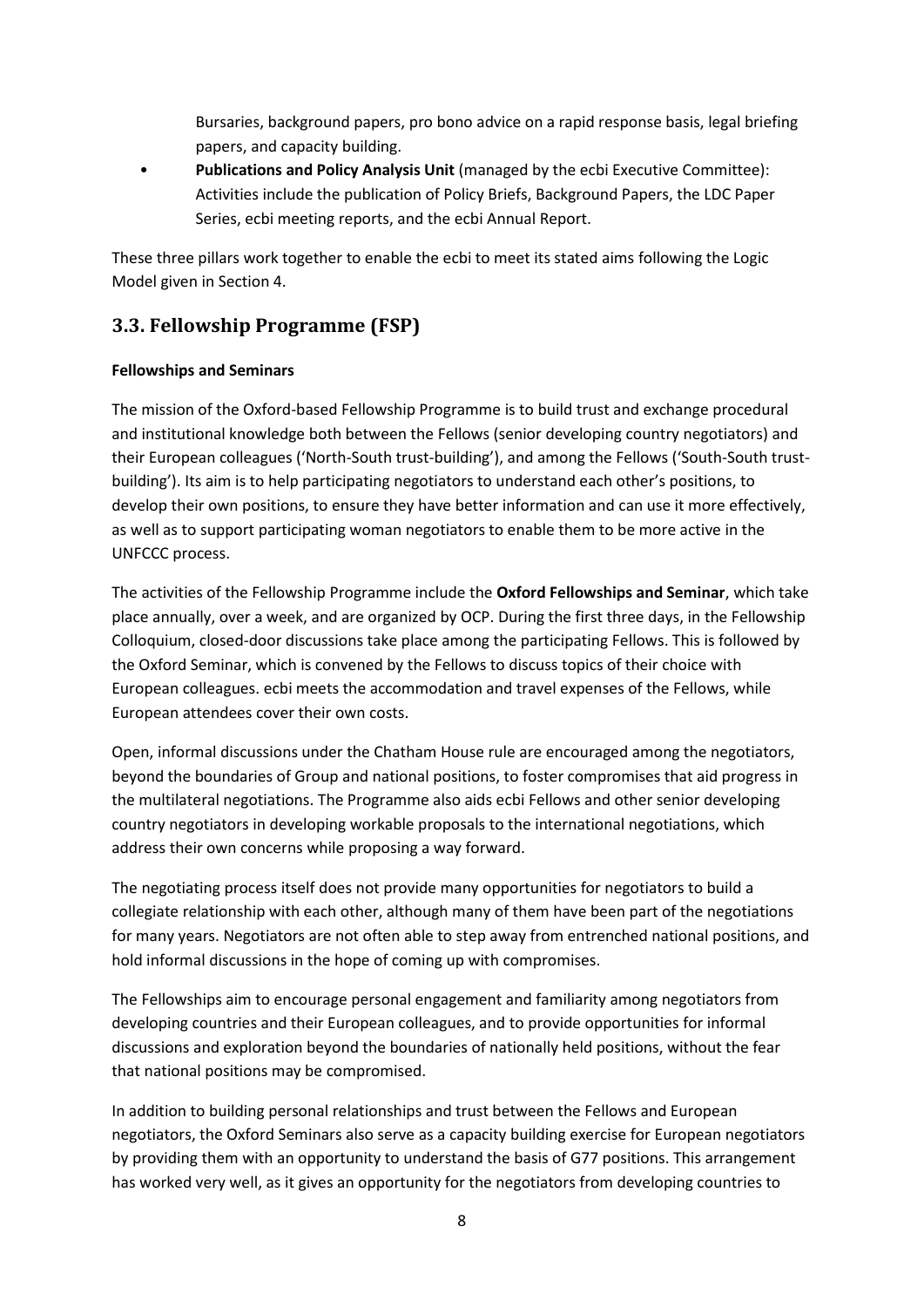identify key areas of common concerns, and to better understand and bridge differences among themselves.

The **Bonn Seminars** are organized annually during the summer sessions of the UNFCCC's Subsidiary Bodies. These Seminars, attended by developing country and European negotiators, help maintain both the momentum created by the Oxford Fellowships, and the continuous contact among the 'ecbi community' of negotiators.

#### **Other Trust-building Activities**

The ecbi also holds **ad hoc seminars** when and where a need and opportunity is identified. These provide an opportunity for the ecbi community present at the negotiation session to catch up on the most recent developments, and to discuss issues currently under negotiation.

The **ecbi Finance Circle** was created at the end of ecbi Phase II and has been continued and developed during Phase III, following its success in proposing compromises in the climate finance discussions in Cancùn. This is a discussion group which was set up to provide a platform for informal in-depth discussions on the technical aspects of the issues discussed in the international negotiations on financial architecture and governance. It currently has more than 80 members, and includes negotiators on financial issues from key developing and developed countries ranging from Australia, Barbados, and Brazil, to the US, Zambia, and Zimbabwe.

A dedicated web portal has been set up [\(www.eurocapacity.org/finance\)](http://www.eurocapacity.org/finance/), and the members of the Finance Circle also meet during sessions of the UNFCCC. Their discussions have yielded several ecbi Policy Briefs, which particularly highlight areas where better mutual understanding or compromise is in sight.

#### <span id="page-8-0"></span>**3.4. Training and Support Programme (TSP)**

The mission of the TSP is to help negotiators from vulnerable developing countries in the UNFCCC negotiations to:

- (i) increase their negotiating skills,
- (ii) increase their capacity with better information and
- (iii) help them in using that information more effectively,
- (iv) aid them in developing positions, with the support of the ecbi.

The TSP also aims

- (v) to support women delegates from those countries and enabling them to become more active in the negotiations, and
- (vi) help national level policy makers to be better informed about the UNFCCC process.

The ecbi Training and Support Programme is managed by IIED; it focuses primarily on training negotiators from the Least Developed Countries (LDCs), and from other developing countries particularly vulnerable to climate change. It includes regional workshops, pre-COP workshops, bursaries, background papers, on demand and real time advice, and online support.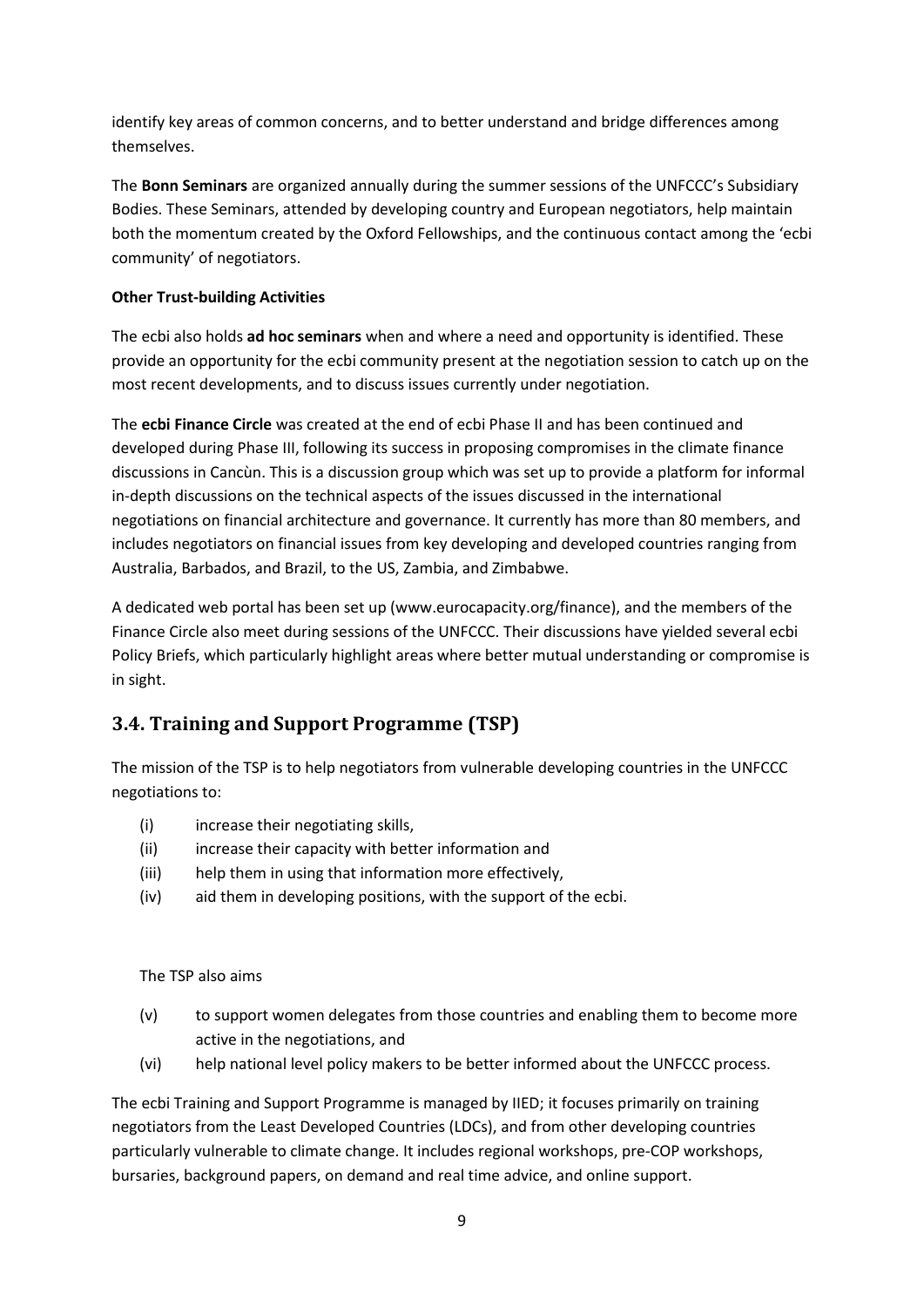#### **Training**

Regional training workshops are open to all developing countries in the region; they offer tailormade, practical hands-on training and give an opportunity to exchange experiences and establish relationships. They are arranged by a national/regional partner organization, with trainers being primarily recruited from the pool of experienced ecbi-trained negotiators. Their aim is to:

- Build capacity to participate in, and influence, the UNFCCC process.
- Strengthen the understanding of substantive and legal issues on the UNFCCC agenda.
- Sustain the capacity to effectively participate in the UNFCCC negotiations.
- Coordinate and further develop positions.
- Develop and implement effective negotiating strategies.
- Communicate and construct messages for maximum political impact.
- Present arguments and ideas in a compelling and convincing manner.
- Strengthen networks and communication structures to improve in-session coordination of positions, and the preparation of submissions on behalf of their groups.
- Strengthen the link between negotiation and implementation both by allowing experiences of implementation to feed back into the negotiations, and also by improving the dissemination of the results of the negotiations to those responsible for implementation.

ecbi Bursary holders and supported women delegates will be invited to the regional workshops where possible.

The Pre-COP workshops will aim to provide a platform for the negotiators from vulnerable countries, who are often busy and do not have sufficient time for preparation before the COP to gather sufficient information and knowledge about the upcoming COP. The participants will be given all the key information about the COP and the key positions by their Group (such as G77, LDCs) and other Parties, so that they can better prepare for the COP. In addition to the participants nominated by their respective UNFCCC Focal Points, all the bursary holders and supported women delegates will be invited to the Pre-COP workshop.

Bursaries are available for selected junior negotiators to attend the Training and Support Programme and develop their expertise for a particular subject area of the climate negotiations. Successful applicants are chosen on the basis of recommendations from senior negotiators. Bursary holders produce UNFCCC intercessional and COP reports which are published on the ecbi website, and disseminated to inform the other negotiators in their region.

Following their participation in a workshop, negotiators will be encouraged to complete additional online activities and contribute to further discussion via blogs or forums. In this way, the TSP will also build a community of practice that brings trainees and trainers together, allows them to stay in touch, and strengthens their personal and institutional networks. There will be a designated area for that purpose on the ecbi website. Training materials and lectures will be made available on the web and will possibly be supplemented by additional tools such as short online courses or webinars on specific topics. Priorities and content will build on the TSP and be determined in collaboration with the workshop participants. The TSP also works with Parliamentarians from these countries, together with representatives of related ministries (such as environment, planning, finance, foreign affairs,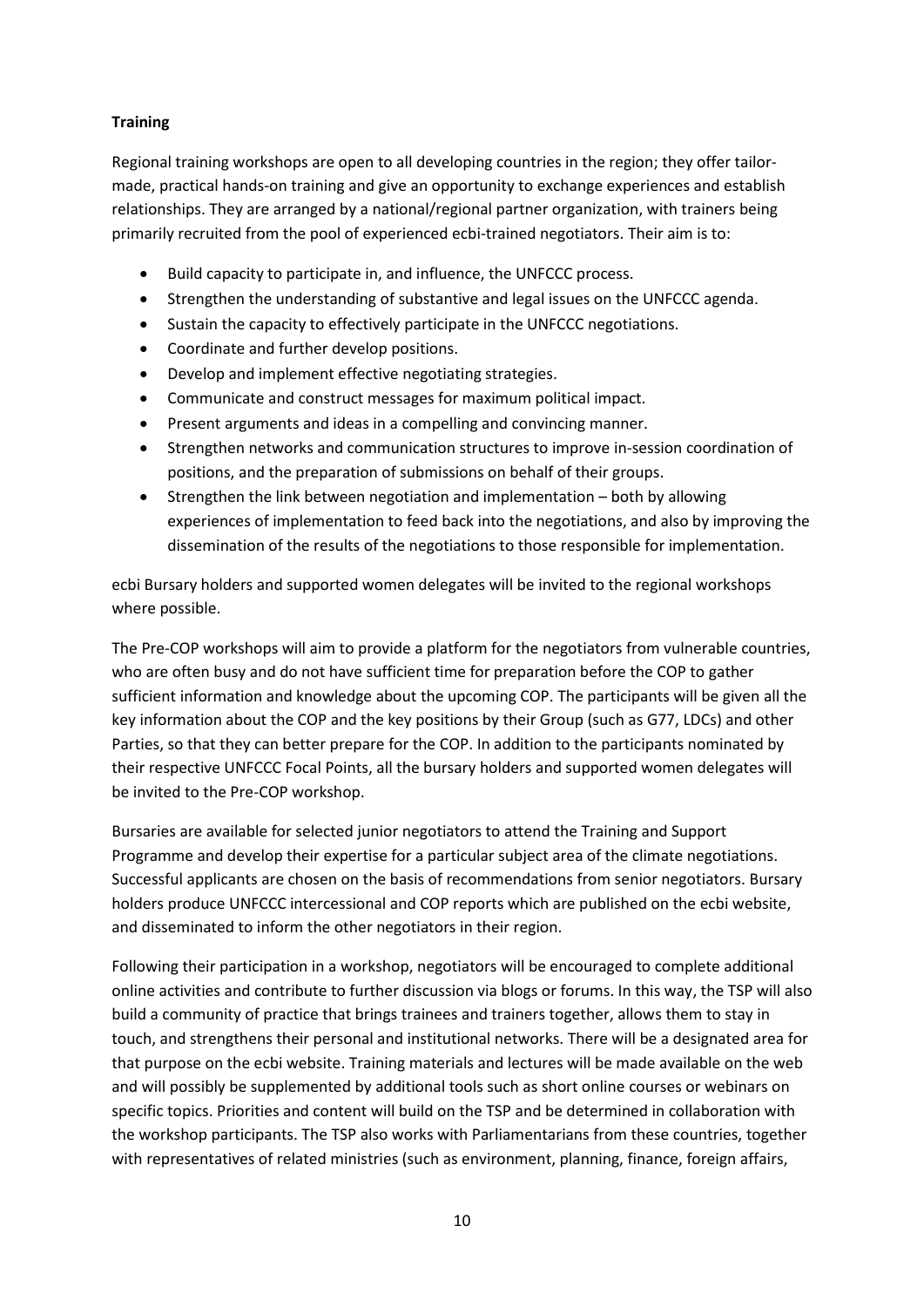and disaster reduction), to increase their understanding and involvement in the UNFCCC process, and to bring them up to speed on the climate change negotiations and implementation.

#### **Support**

The training of negotiators is complemented with additional hands on support during the climate negotiations. A team of LRI lawyers attends the negotiation sessions to respond to ad hoc requests for legal advice. If a request cannot be dealt with immediately (because it concerns a specialist area or requires complex analysis and research) they forward the query to the **LRI 'Situation Room'**, in the London offices of the city firm Simmons & Simmons, where it is matched with an available expert adviser. The resulting legal opinion is reviewed and returned to the requester, with LRI providing further explanation and clarification as required.

This ad hoc advice service on law and finance would be available to all training participants to, for example, analyse decision text, draft proposals, or compare the implications of different party positions. It would provide a backstop for negotiators in specific areas of the negotiations where the training could only 'scratch the surface' and additional in depth support would be useful.

In the course of 2013 the ecbi established informal caucuses of LDC and Africa Group members, and alternates and advisers on the Green Climate Fund and the UNFCCC Standing Committee on Finance. Benito Müller, Director of the ecbi, has been providing advice to these two caucuses from the outset, and has been requested by caucus members to continue to do so in 2014. Typically, support is provided through targeted submissions or discussion notes and annotated documentation prior to meetings, as well as live support during them.

Support is also provided to LDC Group core team members, junior negotiators (in particular women delegates), and negotiators who represent LDC Group interests on various bodies of the UNFCCC. The provision of flights, accommodation, and subsistence funding upon request allows for greater engagement through regular and consistent participation from LDC negotiators in various UNFCCC meetings. Participating negotiators thus familiarize themselves on specialized topics (such as climate finance or loss and damage), and are able to feed up-to-date information back to the Group as well as ensure coherent and coordinated Group positions on each topic across the UNFCCC negotiations. Funding also provides opportunities for junior negotiators to gain experience, build their knowledge base, and develop diplomacy skills by attending sessions and through mentorship from senior negotiators within their delegations or the LDC Group as a whole.

## <span id="page-10-0"></span>**3.5. Publications and Policy Analysis Unit (PPAU)**

*The PPAU contributes to the ecbi meta-outcomes of creating a more level playing field and facilitating progress in the UNFCCC process. It does so by providing targeted negotiators with better information for use in the negotiations; promoting a better understanding of each other's positions; and helping them formulate positions and identify possible routes of compromise. It also contributes to keeping national policy makers informed of the UNFCCC negotiations, through the Background Papers and the LDC Paper Series.*

The ecbi Fellowship and Training and Support Programmes rely on timely and topical policy information and analysis to inform their target audience of the state of international climate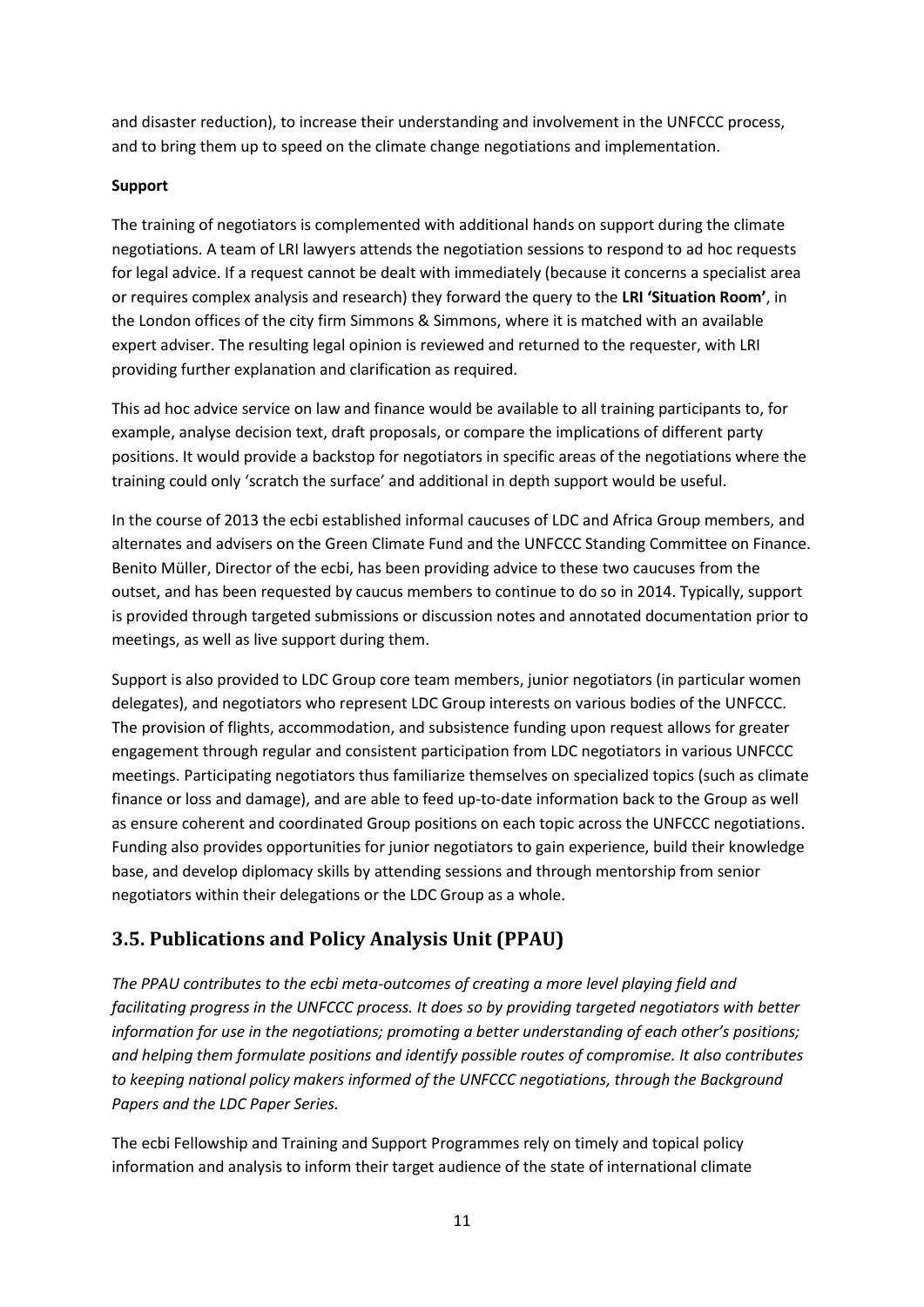negotiations. This information includes, for instance, the history and background of issues, and of country and regional positions; the possible impacts of negotiation outcomes on their country/region/group; and the implications of their positions on the international negotiations.

The ecbi Publications and Policy Analysis Unit (PPAU), managed by the ecbi Executive Committee through the Head of the PPAU, produces this information in the form of **Policy Briefs** for senior climate negotiators; **Background Papers** for junior negotiators, for use in the Training and Support Programme; **reports on ecbi meetings**; the **ecbi Annual Report**; and, more recently, **the LDC Paper Series**, which is produced in collaboration with the LDC Group for use by LDC negotiators. Finally, the PPAU will be in charge of producing the LRI **Legal Briefing Papers** and **Training Manuals** (see Annex **II** for a more detailed description of the PPAU outputs).

Policy analysis under the ecbi is conducted on a 'needs basis' – in other words, it is based on the needs of the ecbi 'target groups' (developing country negotiators). The policy analysis function of the ecbi contributes directly to the twin aims of capacity and trust building. The process of carrying out the analysis (for instance, research, writing, and presentation) actively involves Fellows and workshop participants – thus building capacity, while exploring the possibilities for solutions. Meanwhile, the content of the policy analysis helps build trust in the work of the ecbi, by ensuring that the concerns of the target group are consistently taken into account in the analysis (including, for instance, the impacts of international policy on their national/regional/group concerns).

The specific objectives of the Publications and Policy Analysis Unit are as follows:

- Producing timely policy analysis to meet the needs of the two ecbi Programmes, and keeping the ecbi target groups informed on most recent and relevant developments in the international climate negotiations, relevant to issues identified by the group (such as adaptation, Reduced Emissions from Deforestation and Forest Degradation (REDD), climate change finance, etc.).
- Bolstering developing country capacity for policy analysis, by including developing country representatives in the process of analysis.
- Building trust in the policy analysis work of the ecbi, by ensuring that developing country concerns are consistently reflected in the analysis generated.
- Providing a forum in which possibilities for compromise between developing and developed countries can be explored.
- Coordinating between the ecbi Fellowship and Training and Support Programmes, to ensure that policy analysis from one feeds into the other. For instance, analysis that emerges from the national/regional/group level can be interpreted to clarify its relevance to the global negotiators (and vice versa), to engender better mutual understanding.
- Ensuring maximum outreach for policy outputs.

The key principles underpinning the ecbi's approach in all activities are as follows:

- independence;
- no lobbying agenda;
- Fellows-led/participatory;
- Chatham House rules in discussions;
- rooted in practical experience of negotiations.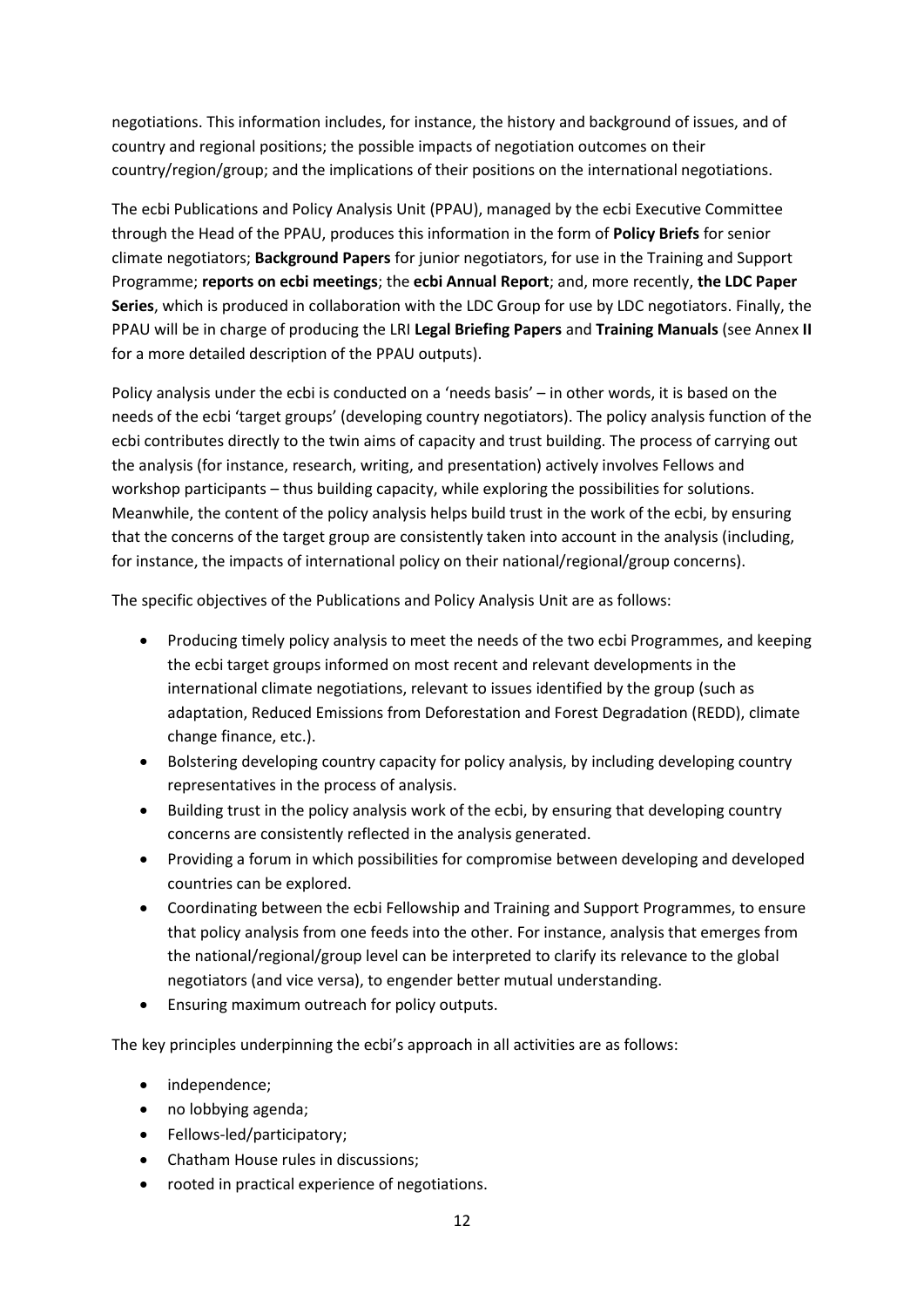# **4. Logic Model<sup>6</sup>**

<span id="page-12-0"></span>

| international climate change negotiations. Negotiations are further hampered by a lack of trust both between<br>ಹ<br>Fellowship Programme<br>[1] Oxford Fellowships and Seminar<br>on a level playing field<br>[2] Bonn Seminar<br>Developing country delegates are often not<br>European and developing countries, and among the developing countries themselves.<br>climate change specialists, and lack the<br>[3] Ad hoc Seminars<br>expertise of those from industrialized countries.<br>[4] The Finance Circle<br>climate change, yet do not participate<br>Developing country delegates are isolated in<br>[5] Regional training workshops<br>their negotiations, lacking the resources to<br>[6] Pre-COP workshops<br>network with other delegates (from both<br>[7] Ad hoc support to LDC representatives in various UNFCCC bodies<br>developing and industrialized countries).<br><b>Training and Support</b><br>[8] ecbi Bursaries<br>Programme<br>[9] Logistics support for targeted LDC Group delegates<br>Developing country delegates are under-<br>[10] Webinars and other web-based tools to continue learning and exchange experiences<br>resourced, and do not have access to<br>specialist expertise in developing their<br>[11] Ad hoc advice to negotiators in connection with UNFCCC meetings<br>Σ<br>negotiating positions.<br>are most affected<br>[12] Support to the ecbi Caucuses on the GCF and the SCF<br>A lack of trust between negotiators (from both<br>developing and industrialized countries) means<br>[13] ecbi Policy Briefs<br>that countries become entrenched in positions<br>[14] Background Papers<br>Analysis Unit<br>and the negotiations do not move forward.<br>[15] LDC Paper Series<br>[16] Legal Briefing Papers | <b>PROBLEM</b>       | <b>BARRIERS</b> | <b>INTERVENTIONS</b>           | OUTPUTS <sup>*</sup>  |
|---------------------------------------------------------------------------------------------------------------------------------------------------------------------------------------------------------------------------------------------------------------------------------------------------------------------------------------------------------------------------------------------------------------------------------------------------------------------------------------------------------------------------------------------------------------------------------------------------------------------------------------------------------------------------------------------------------------------------------------------------------------------------------------------------------------------------------------------------------------------------------------------------------------------------------------------------------------------------------------------------------------------------------------------------------------------------------------------------------------------------------------------------------------------------------------------------------------------------------------------------------------------------------------------------------------------------------------------------------------------------------------------------------------------------------------------------------------------------------------------------------------------------------------------------------------------------------------------------------------------------------------------------------------------------------------------------------------------------------------------------------------------|----------------------|-----------------|--------------------------------|-----------------------|
|                                                                                                                                                                                                                                                                                                                                                                                                                                                                                                                                                                                                                                                                                                                                                                                                                                                                                                                                                                                                                                                                                                                                                                                                                                                                                                                                                                                                                                                                                                                                                                                                                                                                                                                                                                     |                      |                 |                                |                       |
|                                                                                                                                                                                                                                                                                                                                                                                                                                                                                                                                                                                                                                                                                                                                                                                                                                                                                                                                                                                                                                                                                                                                                                                                                                                                                                                                                                                                                                                                                                                                                                                                                                                                                                                                                                     |                      |                 |                                |                       |
| * = For a detailed description of the outputs see Section 9.                                                                                                                                                                                                                                                                                                                                                                                                                                                                                                                                                                                                                                                                                                                                                                                                                                                                                                                                                                                                                                                                                                                                                                                                                                                                                                                                                                                                                                                                                                                                                                                                                                                                                                        | Developing countries |                 | <b>Publications and Policy</b> | [17] Training Manuals |

<sup>&</sup>lt;sup>6</sup> For assumptions underpinning this Logic Model, see Section 7.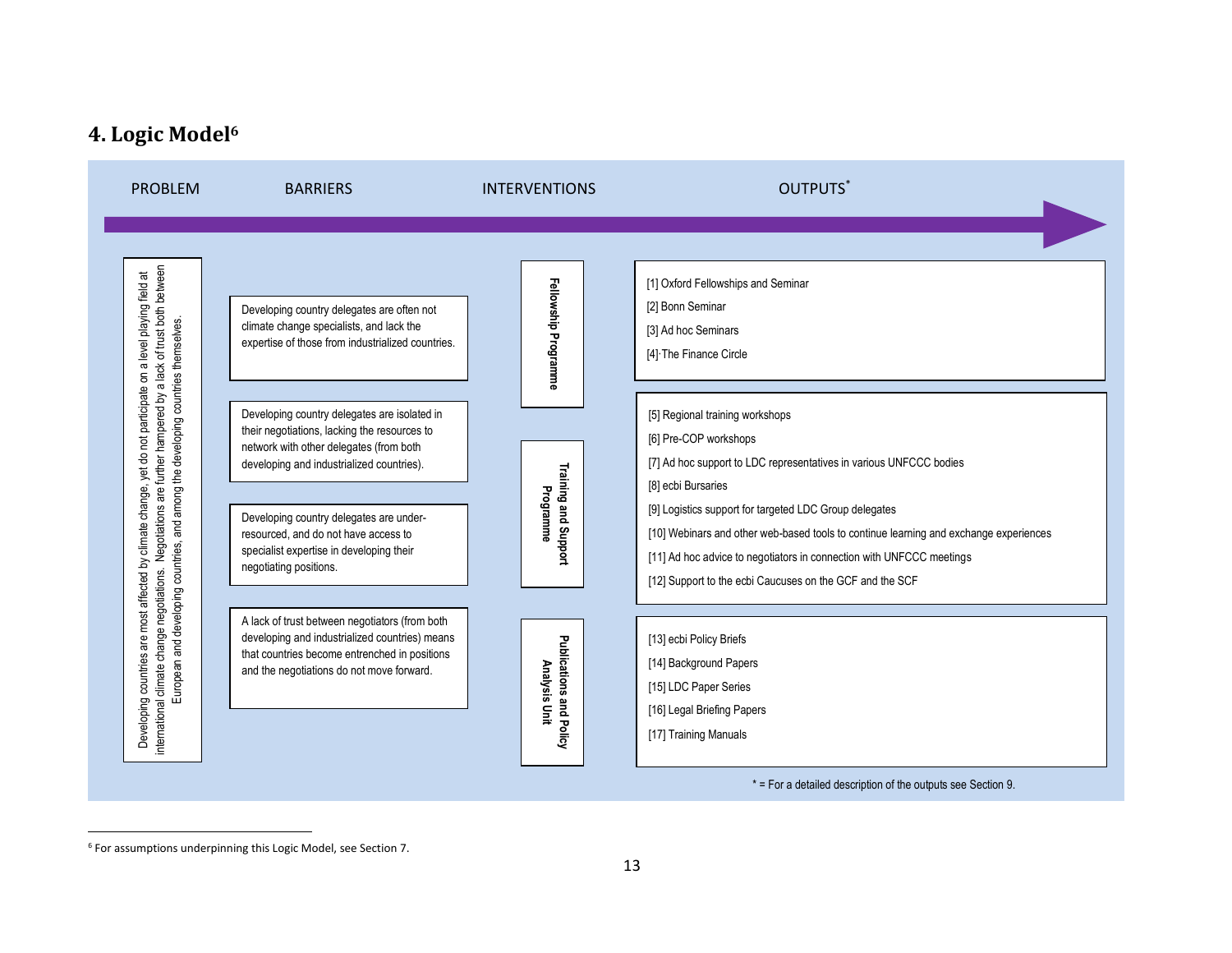# OUTPUTS (cont.) **OUTCOMES** (immediate/longer term) **IMPACT**

| <b>Fellowship Programme</b>                                                           | [a] Increased understanding among targeted negotiators of<br>each other's positions       |                                                 |                                                                   |
|---------------------------------------------------------------------------------------|-------------------------------------------------------------------------------------------|-------------------------------------------------|-------------------------------------------------------------------|
| [1] Oxford Fellowships and Seminar                                                    | [1] [2] [3]                                                                               |                                                 |                                                                   |
| [2] Bonn Seminar                                                                      |                                                                                           |                                                 |                                                                   |
| [3] Ad hoc Seminars                                                                   | [b] Targeted negotiators have increased negotiation skills                                | within the UNFCCC process<br>Increased level of |                                                                   |
| [4] The Finance Circle                                                                |                                                                                           | snu;                                            |                                                                   |
| <b>Training and Support Programme</b>                                                 | [5] [6] [7] [8] [10]                                                                      |                                                 |                                                                   |
| [5] Regional training workshops                                                       |                                                                                           |                                                 |                                                                   |
| [6] Pre-COP workshops                                                                 | [c] Targeted negotiators have better information and can                                  | ⋗                                               | Equitable, effective, inclusive, and sustainable global solutions |
| [7] Ad hoc support to LDC representatives in various UNFCCC bodies                    | use it more effectively                                                                   | more                                            |                                                                   |
| [8] ecbi Bursaries                                                                    | $[4] [10] [11] [12] [13] [15] [16] [17]$                                                  | the UNFCCC                                      |                                                                   |
| [9] Logistics support for targeted LDC Group delegates                                | [d] Targeted negotiators develop positions with the support                               |                                                 |                                                                   |
| [10] Webinars and other web-based tools to continue learning and exchange experiences | of ecbi activities                                                                        | level playing field<br>process                  |                                                                   |
| [11] Ad hoc advice to negotiators in connection with UNFCCC meetings                  | $[1] [10] [11] [12] [13] [15] [16] [17]$                                                  | Ξ.                                              |                                                                   |
| [12] Support to the ecbi Caucuses on the GCF and the SCF                              |                                                                                           |                                                 |                                                                   |
| <b>Publications and Policy Analysis Unit</b>                                          | [e] Targeted woman negotiators are more active in the                                     |                                                 |                                                                   |
| [13] ecbi Policy Briefs                                                               | <b>UNFCCC</b> process                                                                     |                                                 |                                                                   |
| [14] Background Papers                                                                | [1] [2] [5] [6] [7] [8] [10] [11]                                                         | process                                         | to climate change                                                 |
| [15] LDC Paper Series                                                                 |                                                                                           |                                                 |                                                                   |
| [16] Legal Briefing Papers                                                            | [f] Targeted national policy makers are better informed<br>about the UNFCCC process       | ecbi facilitated UNFCCC<br>outcomes             |                                                                   |
| [17] Training Manuals                                                                 |                                                                                           |                                                 |                                                                   |
|                                                                                       | [5] [10] [11] [14] [15] [16] [17]                                                         |                                                 |                                                                   |
|                                                                                       | = Outputs associated with the respective Outcome (see also Output–Outcome Matrix) below). |                                                 |                                                                   |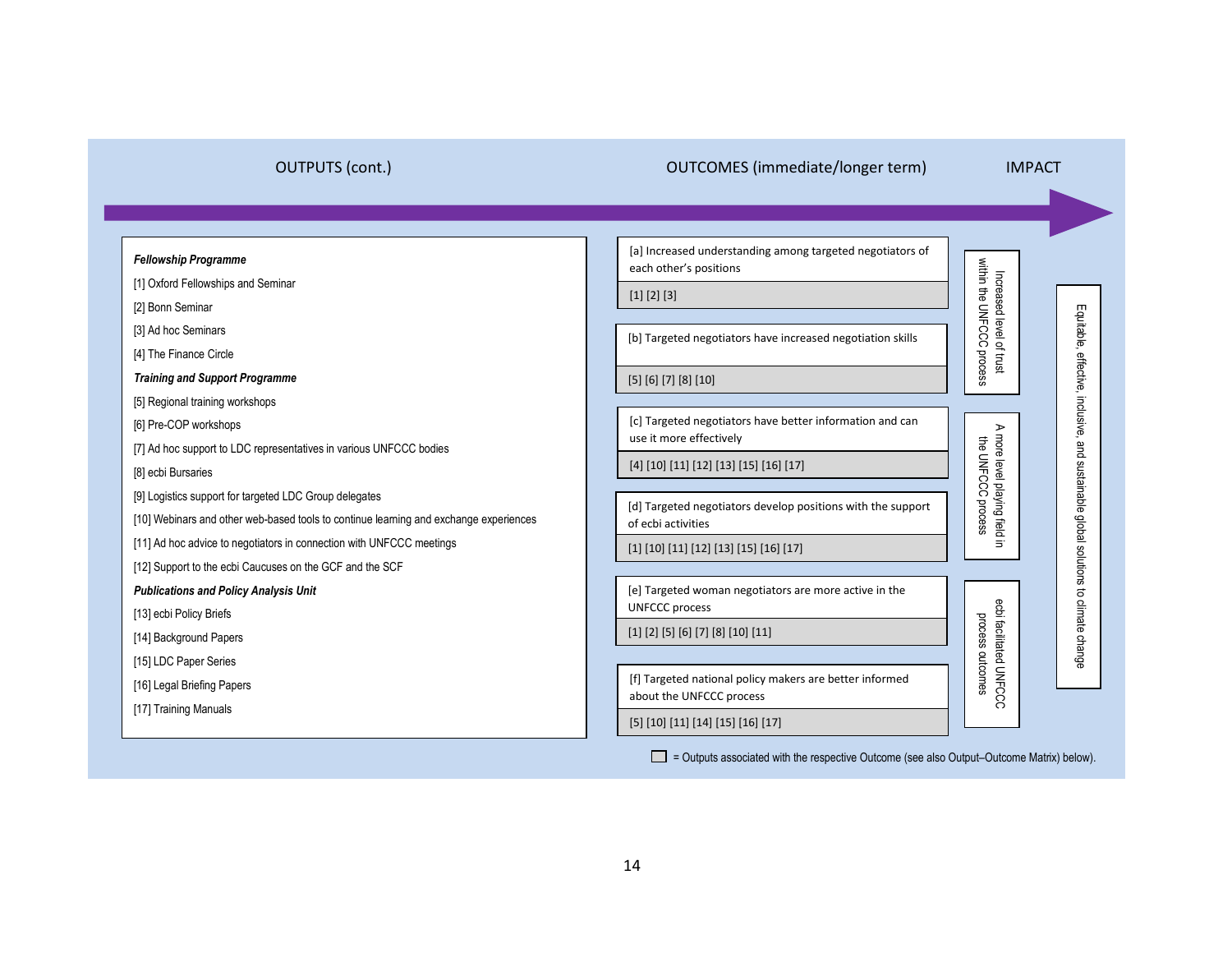| <b>Output-Outcome Matrix</b>                              |                 |                             |                         |                           |                             |                           |                               |
|-----------------------------------------------------------|-----------------|-----------------------------|-------------------------|---------------------------|-----------------------------|---------------------------|-------------------------------|
| <b>Outputs</b>                                            | <b>Outcomes</b> |                             |                         |                           |                             |                           |                               |
|                                                           | Output<br>Lead  | [a] Mutual<br>understanding | [b] Increased<br>skills | [c] Better<br>information | [d] Developing<br>positions | [e] Woman<br>negotiators  | [f] National<br>policy makers |
| <b>Fellowship Programme</b>                               |                 |                             |                         |                           |                             |                           |                               |
| [1] Fellowships and Seminar                               | <b>OCP</b>      | $\mathsf{X}$                |                         |                           | $\pmb{\times}$              | $\boldsymbol{\mathsf{X}}$ |                               |
| [2] Bonn Seminar                                          | <b>OCP</b>      | X                           |                         |                           |                             | $\boldsymbol{\mathsf{X}}$ |                               |
| [3] Ad hoc Seminars                                       | <b>OCP</b>      | X                           |                         |                           |                             |                           |                               |
| [4] The Finance Circle                                    | <b>OCP</b>      |                             |                         | $\pmb{\times}$            |                             |                           |                               |
| <b>Training and Support Programme</b>                     |                 |                             |                         |                           |                             |                           |                               |
| [5] Regional training workshops                           | <b>IIED</b>     |                             | $\pmb{\mathsf{X}}$      |                           |                             | $\pmb{\times}$            | $\mathsf{X}$                  |
| [6] Pre-COP workshops                                     | <b>IIED</b>     |                             | $\pmb{\mathsf{X}}$      |                           | Χ                           | $\pmb{\mathsf{X}}$        |                               |
| [7] Ad hoc support to LDC<br>representatives              | <b>IIED</b>     |                             | $\pmb{\mathsf{X}}$      |                           | $\pmb{\mathsf{X}}$          | $\boldsymbol{\mathsf{X}}$ |                               |
| [8] ecbi Bursaries                                        | <b>IIED</b>     |                             | $\mathsf{X}$            |                           | $\pmb{\mathsf{X}}$          | $\mathsf{X}$              |                               |
| [9] Logistics support for<br>targeted LDC Group delegates | <b>IIED</b>     |                             |                         |                           | Χ                           |                           |                               |
| [10] Webinars and other web-<br>based tools               | LRI             |                             | $\mathsf{X}$            | $\pmb{\times}$            |                             | $\mathsf{X}$              | $\mathsf{X}$                  |
| [11] Ad hoc advice to<br>negotiators                      | LRI             |                             |                         | $\mathsf{X}$              |                             | $\mathsf{X}$              | $\mathsf{X}$                  |
| [12] ecbi Caucuses                                        | <b>OCP</b>      |                             |                         | $\mathsf{X}$              |                             |                           |                               |
| <b>Publications and Policy Analysis Unit</b>              |                 |                             |                         |                           |                             |                           |                               |
| [13] ecbi Policy Briefs                                   | <b>OCP</b>      |                             |                         | $\pmb{\times}$            |                             |                           |                               |
| [14] Background Papers                                    | <b>OCP</b>      |                             |                         |                           |                             |                           | $\pmb{\times}$                |
| [15] LDC Paper Series                                     | <b>IIED</b>     |                             |                         | $\mathsf{X}$              |                             |                           | $\pmb{\times}$                |
| [16] Legal Briefing Papers                                | LRI             |                             |                         | $\pmb{\times}$            |                             |                           | $\pmb{\times}$                |
| [17] Training Manuals                                     | LRI             |                             |                         | $\mathsf X$               |                             |                           | $\pmb{\times}$                |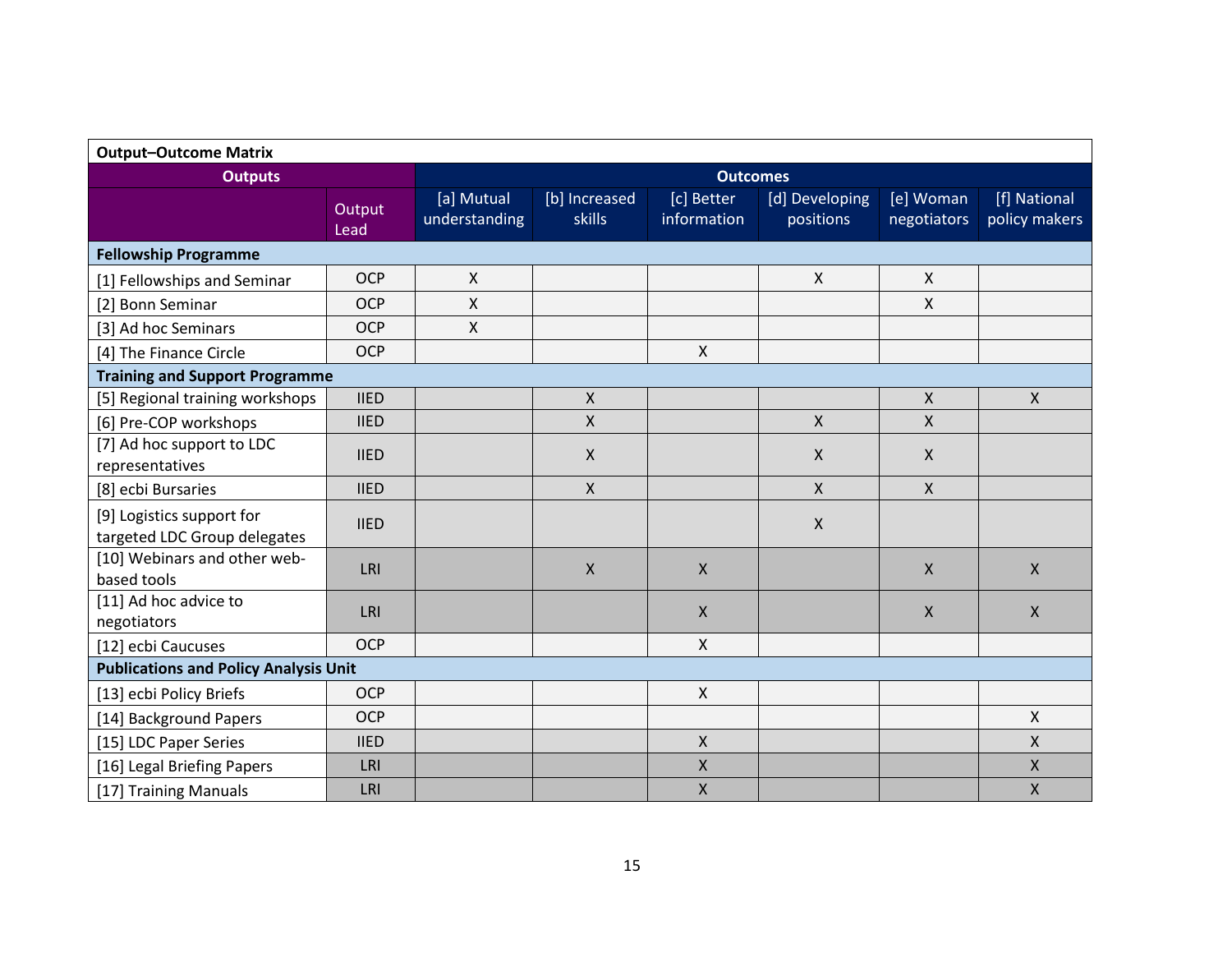# <span id="page-15-0"></span>**5. Evidence base**

After ten years of operations, the ecbi is not only tried and tested, but has proven to be a resounding success. Independent evaluations during the life of the initiative<sup>7</sup> have consistently found that it has met its objectives. The most recent one, carried out in January 2014,<sup>8</sup> also reaffirmed that the ecbi fulfils a need not met by other initiatives.<sup>9</sup> This was attributed to the fact that the ecbi does not push a specific agenda, and allows open discussion amongst negotiators in a setting separate from the negotiations process.

Over the ten years of its existence, the ecbi has had a great many success stories.

#### **Supporting negotiators to influence the negotiations**

The ecbi's multi-pronged approach to supporting negotiators by combining respected research with participatory support, has led to an impact on the negotiations process. For example, ecbi background research and legal assistance (such as interpreting and drafting text) during different stages of the negotiations, contributed to the establishment of the Warsaw institutional mechanism on loss and damage associated with climate change. There have also been successes in the field of enhanced direct access; ecbi publications and discussions in meetings incubated key concepts on the subject, the concepts were then shared with LDC members of the Transitional Committee (TC), when ecbi helped them to develop text that ultimately became part of the GCF Governing Instrument. ecbi Publications on have also been instrumental in supporting Enhanced Direct Access on the GCF Board.

#### **The ecbi Finance Circle**

The Standing Committee on Finance (SCF) under the UNFCCC was established on the basis of an idea generated by ecbi Fellows in 2010. The SCF has had numerous successes, not least the development of arrangements between the GCF and the COP. The Finance Circle worked closely with SCF members during this time, and the ecbi produced publications on the subject.

The Finance circle activities also influenced the UNFCCC Work Programme on Long Term Finance (LTF) – and helped to bring about a COP decision on how the work of the LTF should be taken forward.

#### **High profile alumni**

Negotiators supported by the ecbi programme have gone on to undertake high profile roles in the negotiation process. The majority of past ecbi bursary holders have become members of the LDC Core Team, where they advise the LDC Group Chair and Group members in their chosen negotiating themes. In 2012, Ms Sumaya Zakieldeen, an ecbi bursary recipient, was nominated for the UNFCCC Adaptation Committee as the sole representative of the LDC Group. Mr Gebru Jember, another bursary recipient and an LDC core team member, has become the LDC Group's key coordinator for the Kyoto Protocol.

1

<sup>7</sup> All available at[: www.eurocapacity.org/public/pubarchive-arep.shtml](http://www.eurocapacity.org/public/pubarchive-arep.shtml)

<sup>&</sup>lt;sup>8</sup> 'Independent Evaluation of the European Capacity Building Initiative (ecbi) Phase III', Lucy Heaven Taylor Consulting, January 2014, [www.eurocapacity.org/downloads/ecbievaluation2013.pdf.](http://www.eurocapacity.org/downloads/ecbievaluation2013.pdf)

<sup>&</sup>lt;sup>9</sup> Ibid., Section 4: ecbi Operating Model.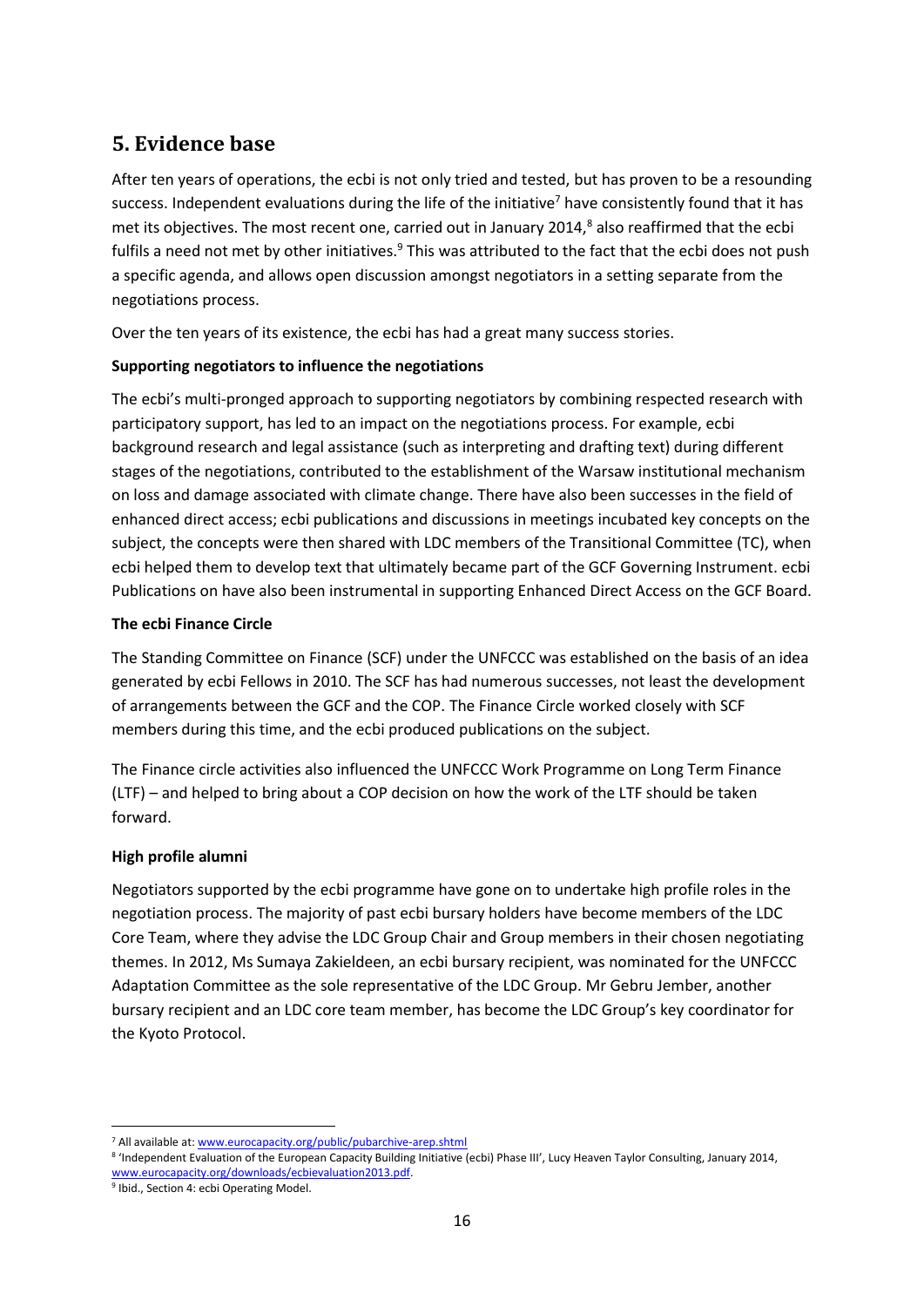#### **Legal support**

The ecbi has taken great steps towards levelling the playing field in the negotiations process by providing legal support to developing country stakeholders. The LRI organized a legal training programme for lawyers on UNFCCC negotiation teams from Bangladesh, Kenya, Nepal, Papua New Guinea, Swaziland, Zambia, and Zimbabwe in April 2013. Following the meeting, in London, the participants from Bangladesh, Kenya, and Zambia held further training workshops for colleagues in their home jurisdiction. To date, LRI has deal with over 500 legal queries from developing countries and civil society observer organizations. As a result, poor and climate-vulnerable developing countries have been able to make stronger arguments and have had some success in debates on contentious issues, such as the establishment of a mechanism for loss and damage. Over 130 lawand policy-makers involved in the climate negotiations have attended specialized legal training sessions by LRI experts.

#### **LDC Paper Series**

The ecbi's LDC Paper Series has been appreciated by LDC negotiators, who rated the series as 'Very Useful' in a recent survey. According to the feedback, the series helped negotiators to stay updated and guided their thinking. It also helped them in other ways such as: promoting an in-depth understanding of issues, building their capacity, enabling them to make linkages between different streams of the negotiations, and bringing new negotiators up to speed. According to one LDC negotiator, 'Effective negotiation on adaptation calls for evidence-based facts, not sweeping statements. These are obtained from researched work, assembled particularly from referenced (scientific) sources. The LDC Paper Series is very pertinent in this regard.'<sup>10</sup>

#### **Official recognition for our work**

The work of the ecbi has been recognized by several awards. Most recently, an idea based on an ecbi Policy Brief (Crowdfunding for Climate Change) won the MIT Co-Lab Popular Choice Award, and in March 2014, LRI won the UK Climate Week Award for the best education initiative [\(www.climateweek.com/awards/climate-week-awards-2014/best-campaign-or-educational](http://www.climateweek.com/awards/climate-week-awards-2014/best-campaign-or-educational-initiative/)[initiative/\)](http://www.climateweek.com/awards/climate-week-awards-2014/best-campaign-or-educational-initiative/).

For a more detailed account see the recent ecbi Report on '**The First Ten Years: Testimonials on ecbi's impact and accomplishments**'. 11

 $\overline{a}$ <sup>10</sup> Chatham House rule feed-back.

<sup>11</sup> Forthcoming a[t www.eurocapacity.org/public/pubarchive-pres.shtml](http://www.eurocapacity.org/public/pubarchive-pres.shtml)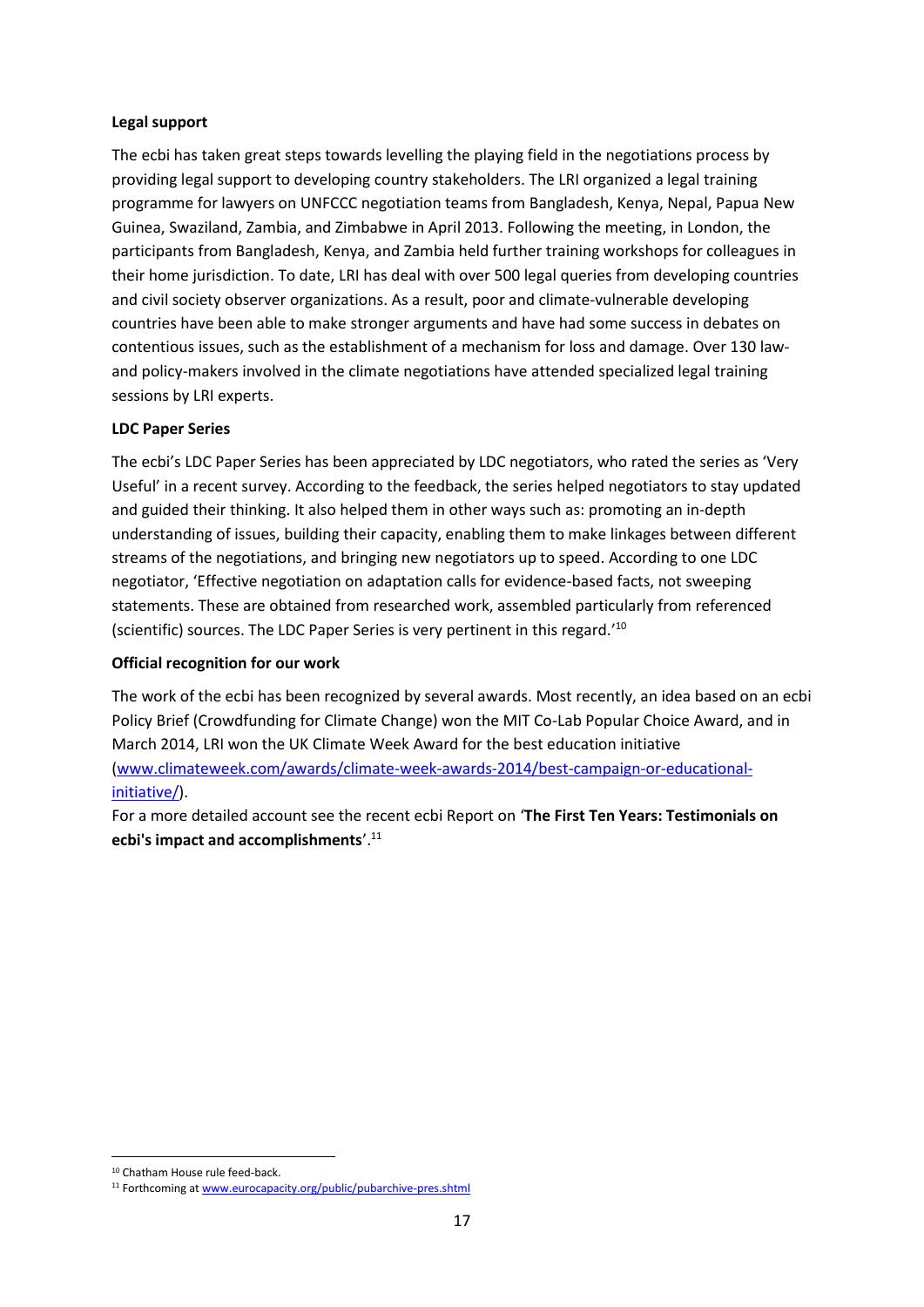# <span id="page-17-0"></span>**6. Rationales for Continuation**

Capacity and trust building are long-term endeavours, particularly in the context of the international climate change negotiations. They cannot happen at a moment's notice. After ten years of operations, the ecbi has attained sufficient capability and credibility to deliver, and is, with its proven track record, uniquely positioned to do so, as witnessed in the recent Independent Evaluation.<sup>12</sup>

The UNFCCC negotiations have entered a crucial phase, with much riding on the outcomes of the negotiations planned to take place up to 2020. A new climate agreement is to be delivered by 2015, and operationalized by 2020. There have been numerous calls from negotiators for ecbi to step up its efforts during this period, and to provide spaces for trust building during this time. This reflects a recognition of ecbi's unique position to satisfy these demands.

On the capacity building side there will, for the foreseeable future, be a constant if not increasing need for support and training of developing country negotiators, particularly from the poorest and most vulnerable countries. This is not only because of the ever-changing landscape of negotiations, but also the turnover of negotiators.

#### <span id="page-17-1"></span>**6.1 Training and Support Rationales**

If the views of poor and climate-vulnerable developing countries do not feed into the climate negotiations, the results will be skewed towards the interests of the rich and powerful nations. The Training and Support Programme therefore aims to improve the capacity of developing country negotiators to work more effectively on specialized issues, strategically influence the negotiations, and ensure that their positions are adequately reflected all outcomes. It will train the trainers and strengthen a growing network of expert negotiators from different geographical regions.

In 2015, the UNFCCC negotiations are to deliver a new global climate change agreement that will shape the future of the international climate regime. In order to have their views reflected in this agreement, the LDCs and other developing nations particularly vulnerable to climate change will need to actively engage in the UNFCCC negotiations. In order to do so, many will require training and support. The negotiations surrounding the 2015 agreement make up yet another work stream in the already complex UNFCCC process. As delegations from the LDCs and other vulnerable nations are typically small, every member must be able to make substantive contributions if the nation wishes to be heard in each of the parallel processes in the negotiations.

The Training and Support Programme is uniquely placed to train negotiators from LDCs and other vulnerable nations. For example, our long-standing relationship with the LDCs in the UNFCCC negotiations speaks to our ability to assist delegations in influencing the UNFCCC process.

#### <span id="page-17-2"></span>**6.2 Trust-building Rationales**

 $\overline{a}$ 

The ecbi is also an initiative for building trust by, for, and between countries in Europe and the developing world. It aims to engender the essential element of trust – between developing countries and European countries (North-South) and among developing countries (South-South). It also aims

<sup>&</sup>lt;sup>12</sup> 'Independent Evaluation of the European Capacity Building Initiative (ecbi) Phase III', Lucy Heaven Taylor Consulting, January 2014, [www.eurocapacity.org/downloads/ecbievaluation2013.pdf.](http://www.eurocapacity.org/downloads/ecbievaluation2013.pdf)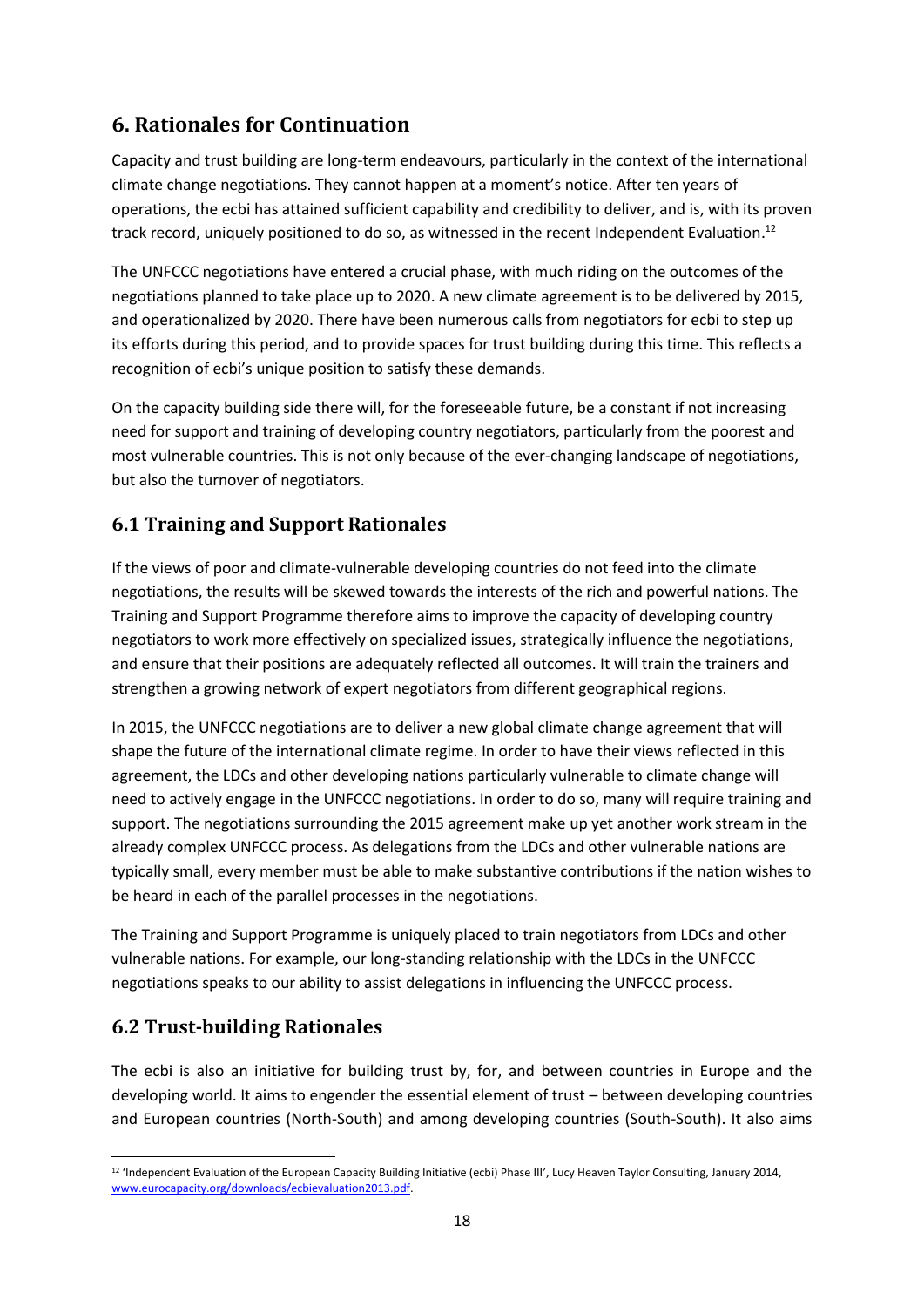to foster a better understanding of developing country concerns among negotiators from Europe, enabling Europe to continue providing leadership in efforts towards a global solution to climate change.

The ecbi is uniquely placed to facilitate trust-building among climate change negotiators. The ecbi's reputation enables it to get the most senior and respected climate change negotiators to participate in their trust-building activities. The Independent Evaluation<sup>13</sup> identified the key factors as being:

- The ecbi does not replicate the work of any other organization.
- It has established climate change expertise rooted in negotiations experience.
- It is independent.
- It does not promote a specific agenda.
- The Fellowship is Fellow-led, and participatory in approach.
- Discussions are conducted under the Chatham House rule, allowing for flexibility, topicality, and openness.
- The breadth of topics covered in events and publications

## <span id="page-18-0"></span>**7. Risks and Assumptions**

One of the main advantages of outputs and outcomes that have been tried, tested, and successfully delivered over many years is that the risks involved can be assessed on the basis of concrete evidence.

The ecbi has undertaken an evidence-based analysis to identify the assumptions underpinning our outputs and outcomes, and the key risks that may prevent us from delivering them. This analysis has shown that by far the greatest risk is that of unpredictable funding; this can really only be mitigated through longer-term funding contracts. One of the key assumptions regarding the viability of this proposal is, therefore, that funding (for the core activities) will be contracted for the duration of Phase IV, that is for 2015 to 2020.

Other major risks identified on the basis of the ten years of experience were assessed for level of risk and likelihood on a scale of 1–3, with 1 being lowest and 3 highest. They are listed below, together with the proven risk mitigation strategies.

Where an output or outcome is not listed, no major risks were identified.

 $\overline{a}$ <sup>13</sup> Ibid., Section 4: ecbi Operating Model.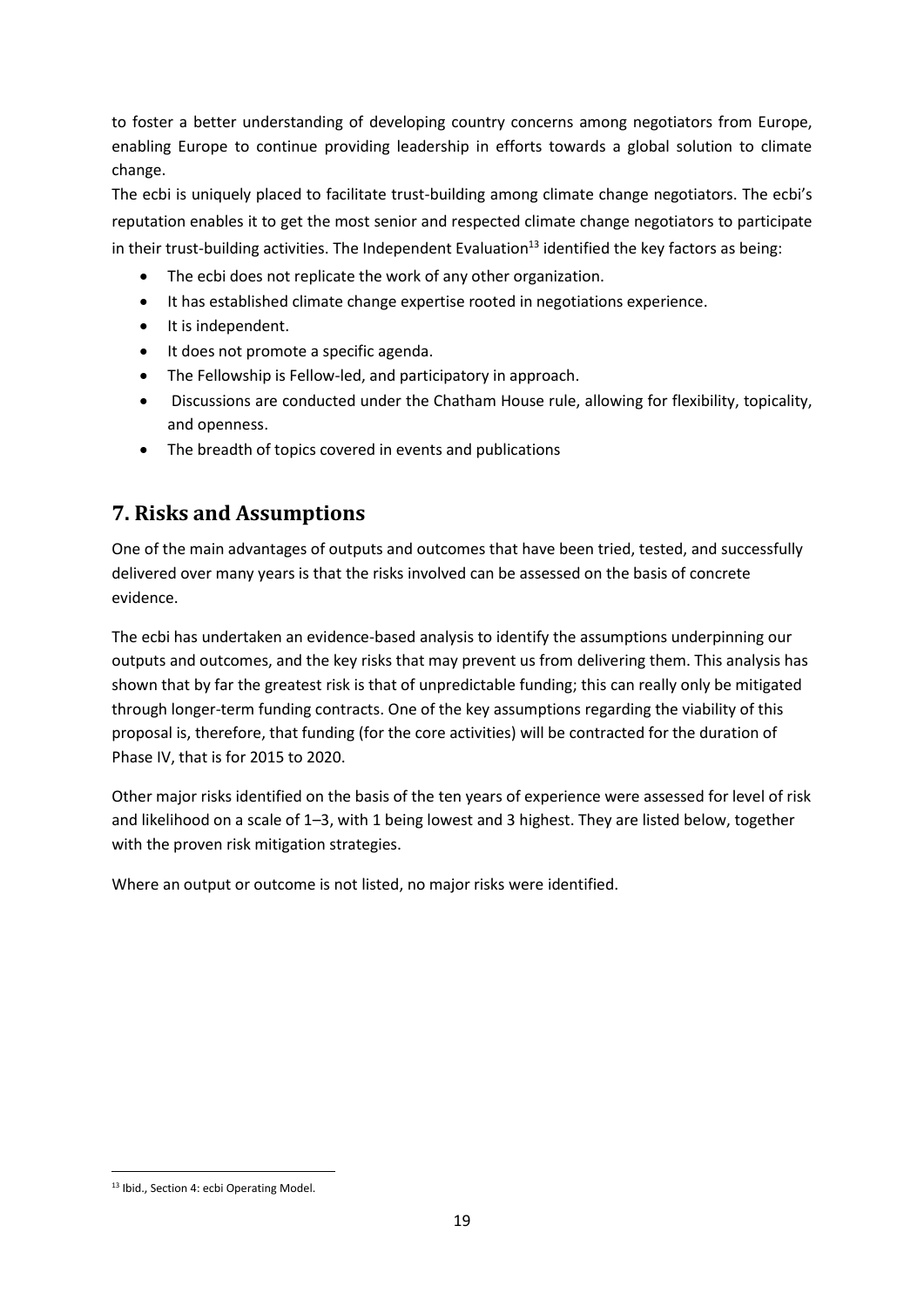# <span id="page-19-0"></span>**7.1 Risks and Assumptions at Output level**

<span id="page-19-1"></span>

| <b>ASSUMPTIONS</b>                                                                                                                       |                                                                                                                                                                  |                  |                 |                                                                                                                              |  |  |  |
|------------------------------------------------------------------------------------------------------------------------------------------|------------------------------------------------------------------------------------------------------------------------------------------------------------------|------------------|-----------------|------------------------------------------------------------------------------------------------------------------------------|--|--|--|
| [A] Targeted negotiators continue in wishing to engage in ecbi activities.<br>[B] Predictable funding is available for these activities. |                                                                                                                                                                  |                  |                 |                                                                                                                              |  |  |  |
|                                                                                                                                          |                                                                                                                                                                  | <b>RISKS</b>     |                 |                                                                                                                              |  |  |  |
| <b>Outputs</b>                                                                                                                           | <b>Identified risk</b>                                                                                                                                           | Level of<br>risk | Likeli-<br>hood | How the risk will be<br>addressed                                                                                            |  |  |  |
| [1] [2] [3] [4]<br>[5] [6] [10]                                                                                                          | Inability of targeted<br>participants to participate<br>due to logistical problems,<br>in particular 'last minute'<br>scheduling conflicts and<br>visa problems. | $\overline{3}$   | $\overline{2}$  | Flexible management<br>approach allows for last-<br>minute changes.<br>Use ecbi network to<br>facilitate visa procedure etc. |  |  |  |
| [1] [2] [4] [5] [6]                                                                                                                      | Failure to secure<br>appropriate venue(s).                                                                                                                       | $\mathbf{1}$     | $\overline{2}$  | Early scoping of alternative<br>venues (note: this requires<br>predictable funding [A]).                                     |  |  |  |
| [1] [2] [5] [6]                                                                                                                          | Failure to manage time<br>during sessions, resulting in<br>overly lengthy or technical<br>presentations leaving<br>insufficient time for<br>discussion.          | 1                | 3               | Judicious choice of session<br>chairs, and/or use of<br>external facilitator.                                                |  |  |  |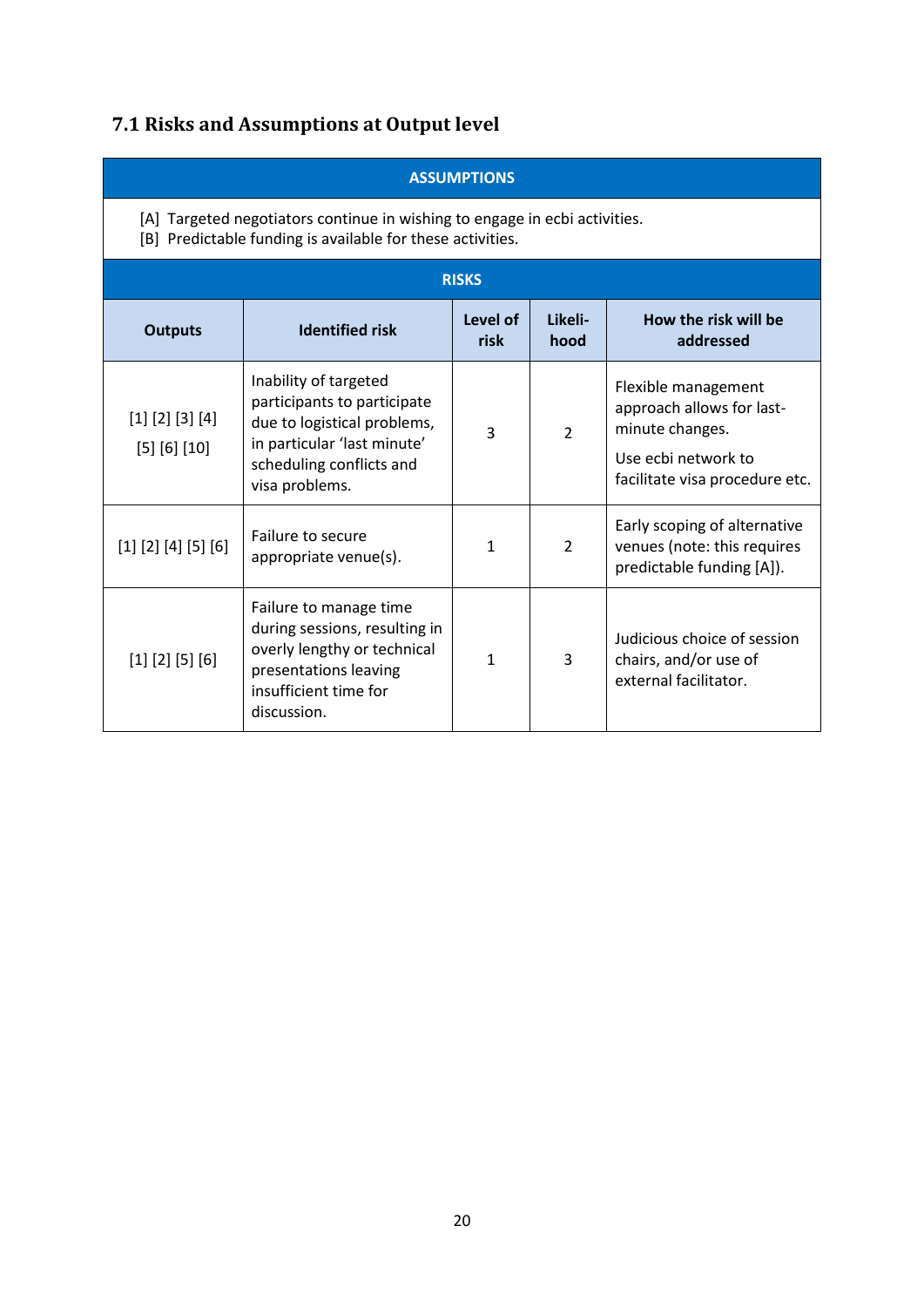# **7.2 Risks and Assumptions at Immediate Outcome level**

#### **ASSUMPTIONS**

[A] and [B]

[C] Targeted negotiators are participating in the ecbi programme in good faith.

| <b>RISKS</b>                                                                                    |                                                                                          |                  |                 |                                                                                                                                                                                                                              |  |  |
|-------------------------------------------------------------------------------------------------|------------------------------------------------------------------------------------------|------------------|-----------------|------------------------------------------------------------------------------------------------------------------------------------------------------------------------------------------------------------------------------|--|--|
| <b>Immediate</b><br><b>Outcome</b>                                                              | <b>Identified risk</b>                                                                   | Level of<br>risk | Likeli-<br>hood | How the risk will be<br>addressed                                                                                                                                                                                            |  |  |
| [a] Increased<br>understanding<br>among targeted<br>negotiators of<br>each other's<br>positions | Participating negotiators<br>are not open to<br>understanding each other's<br>positions. | 3                | $\mathbf{1}$    | Use the ecbi's tried and<br>tested trust-building<br>methodology - which has<br>been proven in evaluation<br>to have been successful<br>over Phases I to III of the<br>programme                                             |  |  |
| [c] Targeted<br>negotiators have<br>better<br>information and<br>can use it more<br>effectively | The information provided<br>is not relevant<br>(topical/timely).                         | 3                | $\mathbf{1}$    | The information provided<br>by the ecbi is constantly<br>tailored and updated in<br>collaboration with the<br>targeted negotiators.                                                                                          |  |  |
| [d] Targeted<br>negotiators<br>develop positions<br>with the support<br>of ecbi activities      | Targeted negotiators do<br>not have the opportunity<br>or will to develop positions.     | 3                | $\overline{2}$  | The ecbi has an holistic<br>approach to support, with<br>ongoing activities such as<br>Seminars, Workshops, and<br>the Finance Circle, thus<br>maximizing the possibility<br>of engaging negotiators to<br>develop positions |  |  |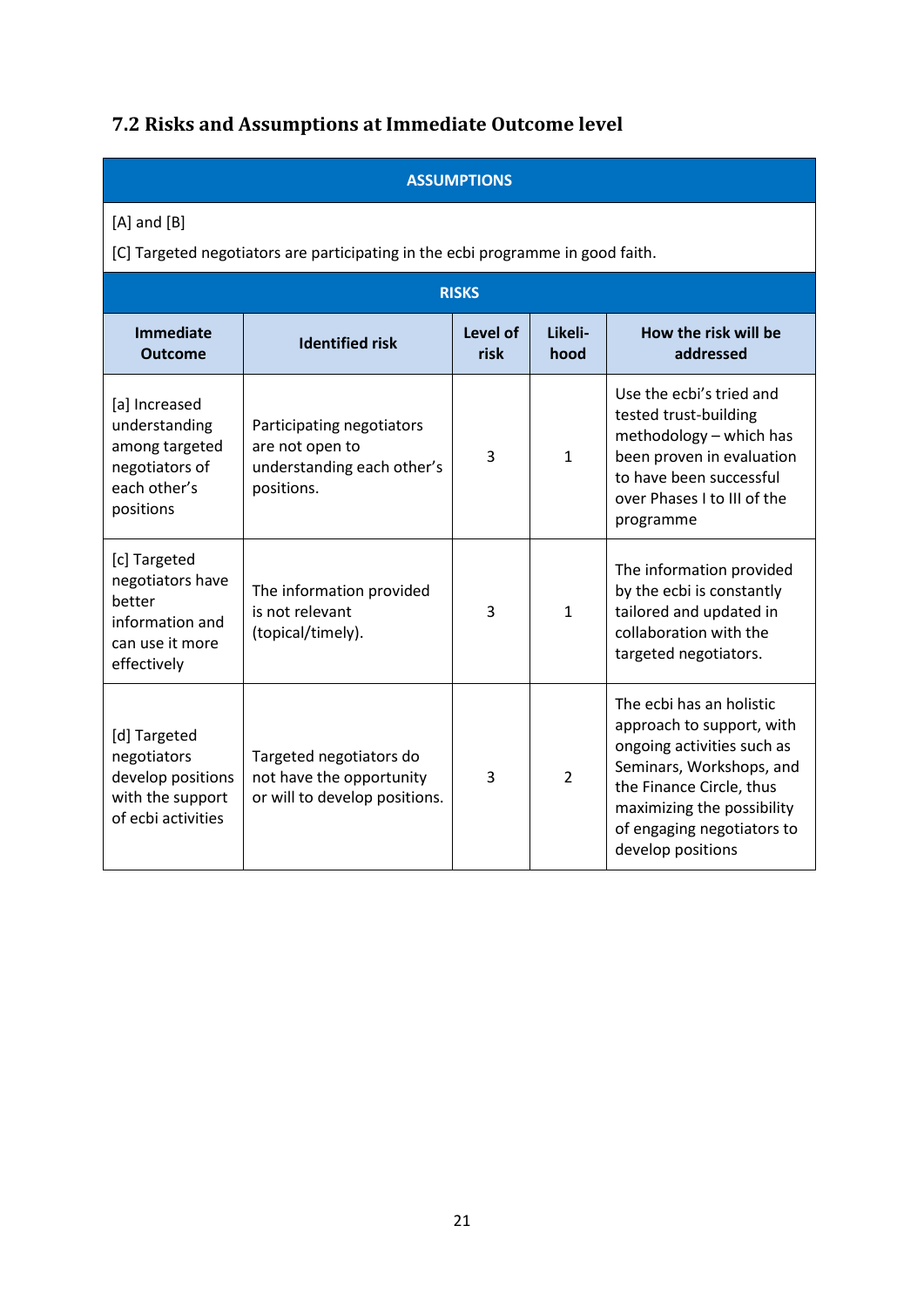# <span id="page-21-0"></span>**7.3 Risks and Assumptions at Longer-Term Outcome level**

#### **ASSUMPTIONS**

[A] to [C]

[D] The UNFCCC process continues in its current form.

[E] Targeted negotiators retain the opportunity to influence UNFCCC process outcomes.

| <b>RISKS</b>                                               |                                                                                               |                  |                 |                                                                                                                                                                                                                                                  |  |  |  |
|------------------------------------------------------------|-----------------------------------------------------------------------------------------------|------------------|-----------------|--------------------------------------------------------------------------------------------------------------------------------------------------------------------------------------------------------------------------------------------------|--|--|--|
| Longer-Term<br><b>Outcome</b>                              | <b>Identified risk</b>                                                                        | Level of<br>risk | Likeli-<br>hood | How the risk will be<br>addressed                                                                                                                                                                                                                |  |  |  |
| Increased level of<br>trust within the<br>UNFCCC process.  | Entrenched country<br>positions negate trust built<br>and are a barrier to moving<br>forward. | $\overline{3}$   | $\overline{2}$  | Use the ecbi's tried and<br>tested trust-building<br>methodology, which has<br>been proven in evaluation<br>to have been successful<br>over Phases I to III of the<br>programme.                                                                 |  |  |  |
|                                                            | Turnover of negotiators<br>means that investment in<br>individuals may be lost.               | $\mathcal{P}$    | 3               | Experience shows that this<br>can be mitigated through<br>regular series of events.                                                                                                                                                              |  |  |  |
| A more level<br>playing field in<br>the UNFCCC<br>process. | The imbalance of resources<br>remains too great to allow<br>a level playing field.            | $\mathbf{1}$     | 3               | The ecbi alone cannot<br>create a completely level<br>playing field. Our aim is to<br>contribute to a <i>more</i> level<br>playing field by using the<br>skills and experience we<br>have to increase negotiator<br>capacity to greatest effect. |  |  |  |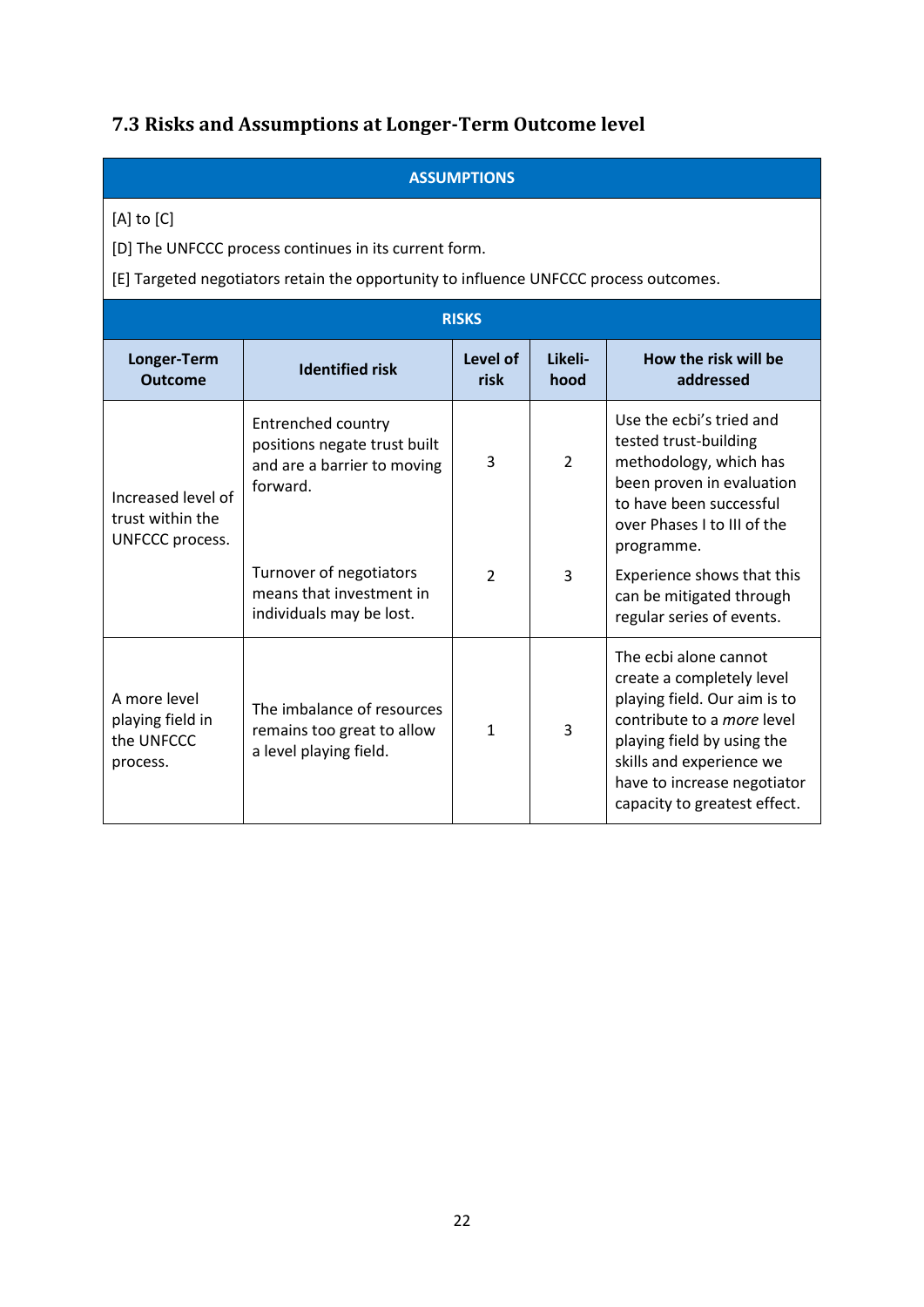# <span id="page-22-0"></span>**8. Gender**

The ecbi is fully cognizant of the importance of the participation of both men and women in every stage of the climate change negotiations and during implementation. Although traditionally excluded from much of the debate on the subject, women have a greater vulnerability to climate impacts, and their diversity of perspectives will inform any effort related to sustainable development and poverty alleviation.

As ecbi Fellows and other Seminar participants are chosen from among senior developing country negotiators, the gender ratio in these events depends on the gender ratio in national delegations. Of the total number of ecbi Fellows in the last five years, 28 per cent were women; this compares well with the UNFCCC baseline, where only 12–15 per cent of the Heads of Delegation at Conferences of Parties are women. Only 30 per cent of all Party delegates are currently women.

As part of its gender strategy, the ecbi Fellowship Programme will contribute towards improving the participation of women in the international negotiations by continuing to increase the proportion of women participating in its events, and by:

- Initiating collaborations with other similar efforts such as the Women Delegates' Fund (a project of the Global Gender and Climate Alliance, implemented by the United Nations Development Programme and administered by the Women's Environment and Development Organization), which funds the participation of women delegates in the climate negotiations and provides training in negotiations, media, and communications.
- Inviting gender experts to the Fellowship Programme and ecbi Seminars, to underline the importance of including women at every stage.
- Ensuring that the gender element is sufficiently highlighted in its policy discussions and briefs, particularly when advocating on issues such as the formulation of expert committees and groups related to the climate negotiations; and on the disbursement of climate finance for implementation.

The Training and Support Programme will continue its attempts to highlight the importance of involving women at every stage of policy- and decision-making, planning, implementation, and monitoring of climate related activities. In addition, the Programme will:

- involve more women policy makers in its Regional Workshops, Bursaries, and Legal Residencies;
- introduce gender and climate change as one of the agenda issues for discussion, particularly at Regional Workshops; and
- provide a bursary for a negotiator to follow gender issues at the UNFCCC negotiations, and to become the ecbi subject specialist on gender issues.

The PPAU will contribute towards increasing the participation, knowledge, and skills of women in climate negotiations by ensuring that gender perspectives are included in ecbi Policy Briefs and Background Papers, and involving gender experts and women writers, analysts, and reviewers where possible.